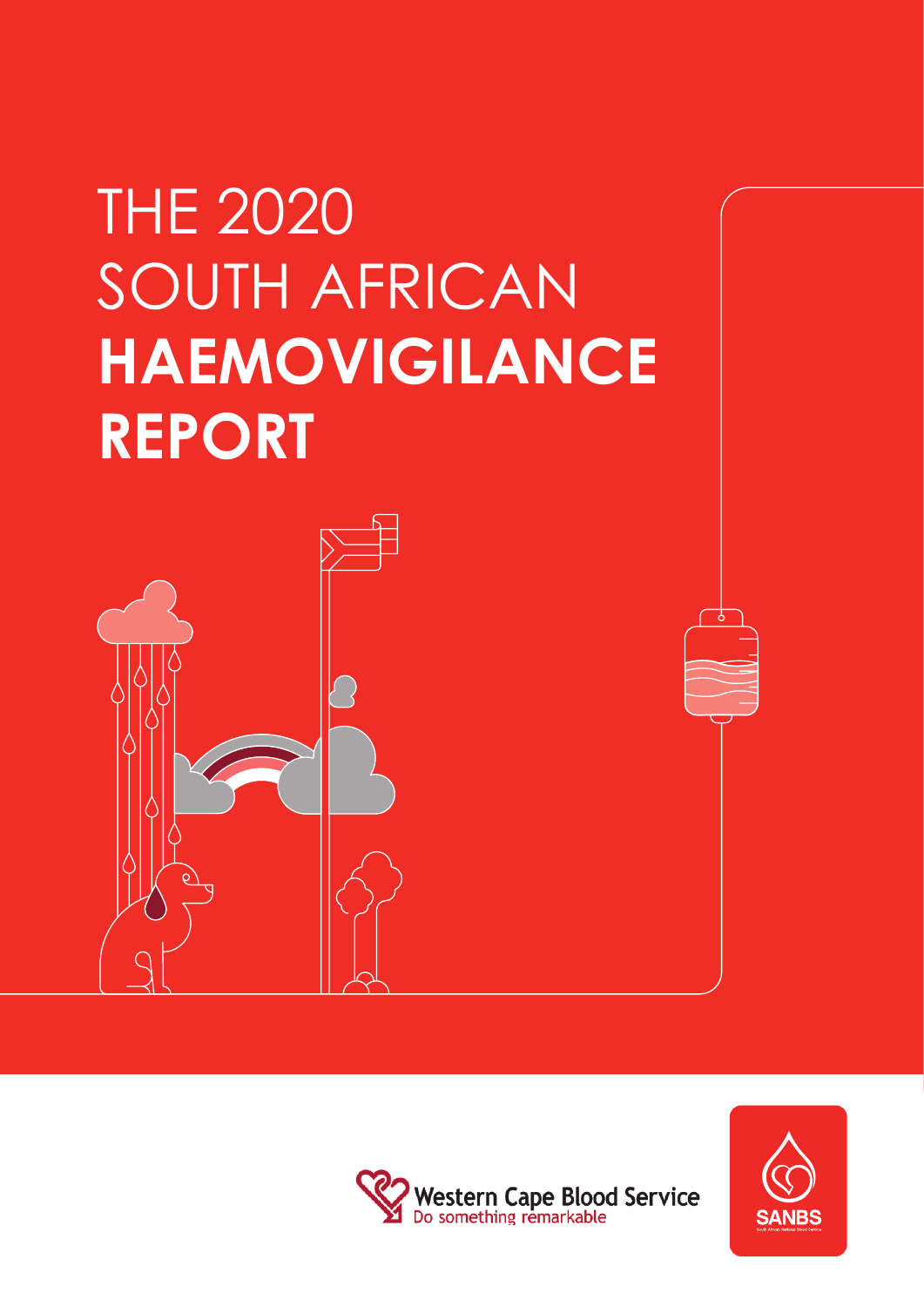## **Haemovigilance** Report 2020

#### **The 21st South African Haemovigilance Report**

#### **Privacy Statement**

Every reasonable effort has been made to not identify individual patients, clinicians or healthcare institutions in this report.

#### **Disclaimer**

This document is a general report only. Its data, analyses and conclusions are intended to provide healthcare professionals and the public with general information regarding haemovigilance surveillance in South Africa. This report is a snapshot of currently available data that has been obtained from limited sources.

#### **List of Authors and Contributors**

#### **Compiled by:**

- **Dr Caroline Hilton** (Head, Medical Division, WCBS)
- **Dr Solomuzi Ngcobo** (Lead Consultant, Medical Affairs, SANBS)
- **Sr Francis Ledwaba**  (National Haemovigilance Officer, SANBS)

#### **Contributors:**

- **Dr Karin van den Berg**  (Medical Director, SANBS)
- **Dr Gregory Bellairs**  (CEO/Medical Director, WCBS)
- **Dr Ute Jentsch**  (Lead Consultant, Pathology: Specialised Services and Quality Control, SANBS)
- **Lookback Officers**  (SANBS)

**2**

- **Specialised Donation and Donor Clinic Departments**  (WCBS)
- **Ms Ronel Swanevelder**  (Analytics Specialist, SANBS)
- **Mr Kevin de Smidt**  (Manager, Information Technology Services, WCBS)
- **Immunohaematology: Red Cell Serology staff**  (SANBS)

#### **Acknowledgements**

The South African National Blood Service (SANBS) and the Western Cape Blood Service (WCBS) acknowledge and are grateful for the contribution of individuals and departments to this report. A number of stakeholders kindly provided transfusion safety and quality data to SANBS and WCBS.

#### **Contact Details**

#### **National Haemovigilance Office:**

#### **South African National Blood Service**

Private Bag X14 Weltevreden Park 1715

**Tel:** +27 (0)11 761 9371

**www.sanbs.org.za**

#### **Western Cape Blood Service**

PO Box 79 Howard Place 7450

**Tel:** +27 (0)21 507 6000

**www.wcbs.org.za**

#### **ISBN: 978-0-620-96069-4**

**Title:** The 2020 South African Haemovigilance Report

UK English has been used in this report.

An electronic copy is available on **www.sanbs.org.za** and **www.wcbs.org.za**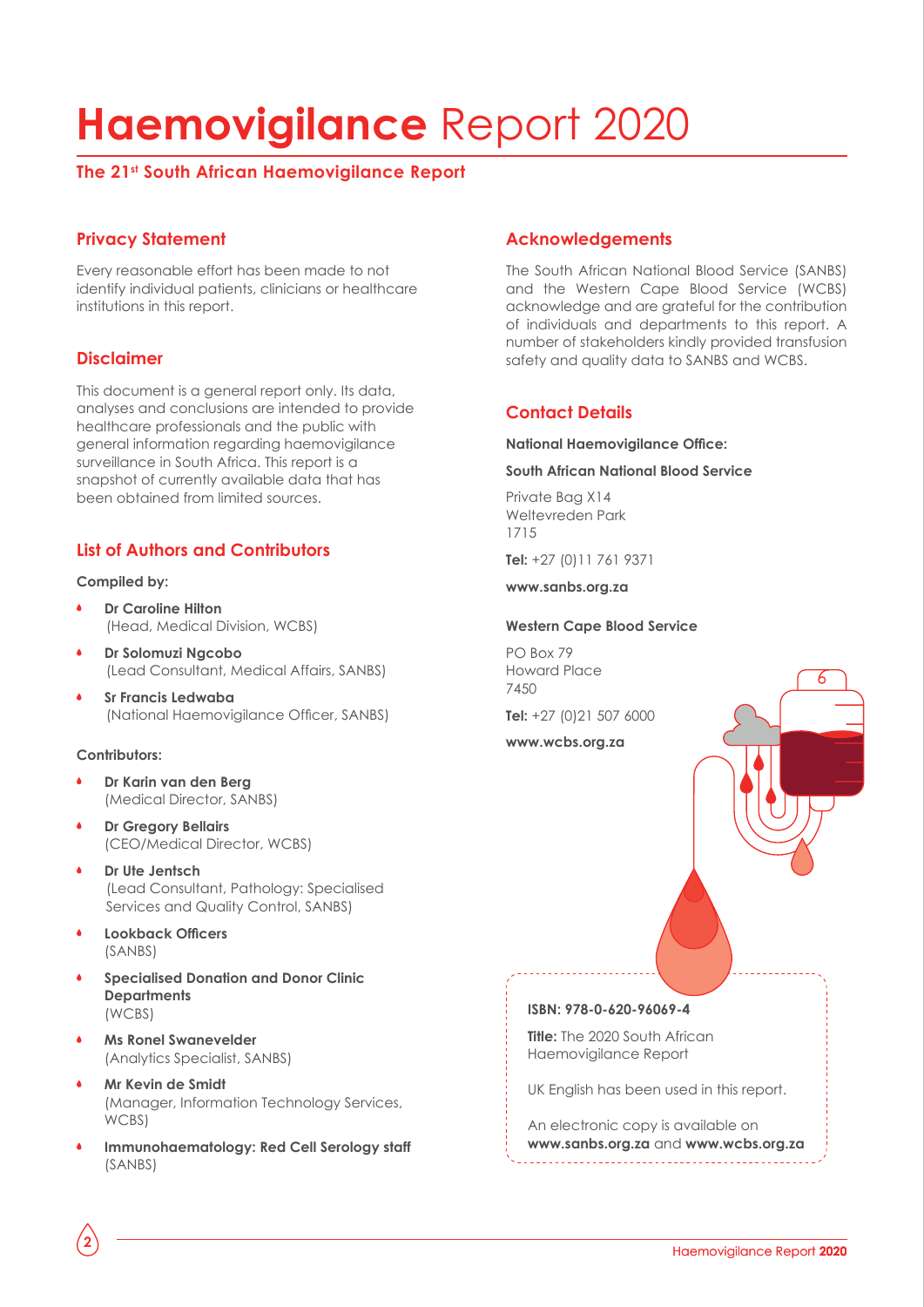### **Abbreviations**



| <b>Category</b> | <b>Definition</b>                                |
|-----------------|--------------------------------------------------|
| <b>AHTR</b>     | Acute haemolytic transfusion reaction            |
| <b>ATR</b>      | Acute transfusion reaction                       |
| <b>DAE</b>      | Donor adverse event                              |
| <b>DAT</b>      | Direct antiglobulin test                         |
| <b>DHTR</b>     | Delayed haemolytic transfusion reaction          |
| <b>DSTR</b>     | Delayed serological transfusion reaction         |
| <b>FFP</b>      | Fresh frozen plasma                              |
| <b>FNHTR</b>    | Febrile non-haemolytic transfusion reaction      |
| <b>GMP</b>      | Good manufacturing process                       |
| <b>HBV</b>      | Hepatitis B virus                                |
| <b>HCV</b>      | <b>Hepatitis C virus</b>                         |
| <b>HIV</b>      | Human immunodeficiency virus                     |
| <b>ID-NAT</b>   | Individual donation nucleic acid testing         |
| <b>IHN</b>      | International Haemovigilance Network             |
| <b>IPC</b>      | Infection prevention control                     |
| <b>ISBT</b>     | International Society for Blood Transfusion      |
| <b>PBM</b>      | Patient blood management                         |
| <b>PPE</b>      | Personal protective equipment                    |
| QC              | Quality control                                  |
| <b>RCC</b>      | Red cell concentrate                             |
| <b>RDP</b>      | Random donor platelet                            |
| <b>SANBS</b>    | South African National Blood Service             |
| SDP             | Single donor platelet                            |
| <b>TAD</b>      | Transfusion-associated dyspnoea                  |
| <b>TA-GvHD</b>  | Transfusion-associated graft-versus-host disease |
| TTI             | Transfusion-transmissible infection              |
| <b>TRALI</b>    | Transfusion-related acute lung injury            |
| <b>TACO</b>     | Transfusion-associated circulatory overload      |
| <b>WCBS</b>     | <b>Western Cape Blood Service</b>                |
| <b>WHO</b>      | <b>World Health Organization</b>                 |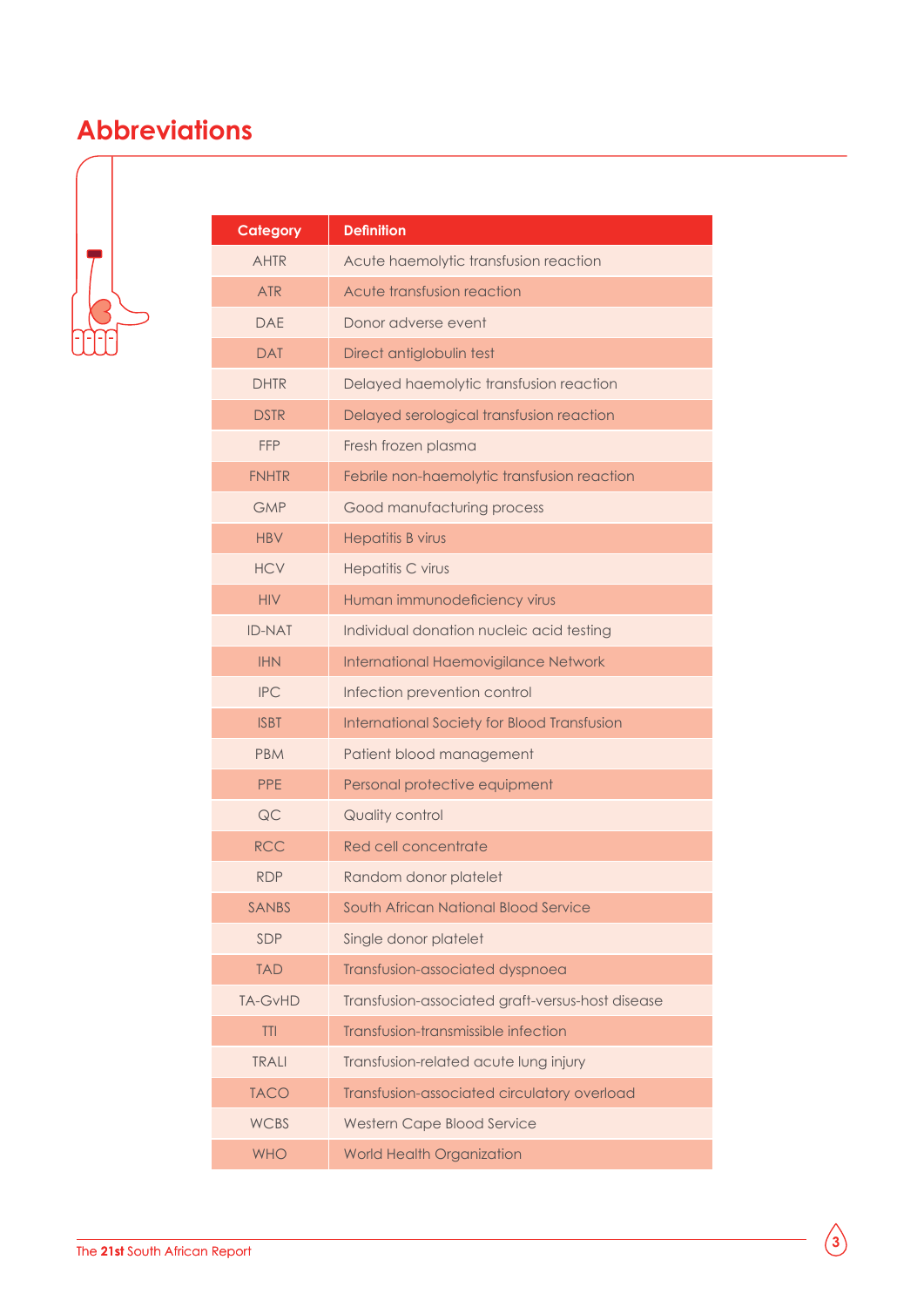### **Table of Contents**

| Privacy Statement <b>contract to the Contract of the Contract of Terminan Privacy</b>                                             | $\overline{2}$   |
|-----------------------------------------------------------------------------------------------------------------------------------|------------------|
|                                                                                                                                   | $\overline{2}$   |
|                                                                                                                                   | $\overline{2}$   |
| Contact Details <b>Material Contact Details</b>                                                                                   | $\overline{2}$   |
|                                                                                                                                   | $\overline{2}$   |
| List of Tables <b>Product Product of Tables</b>                                                                                   | 5                |
|                                                                                                                                   | $\overline{5}$   |
|                                                                                                                                   | $\boldsymbol{6}$ |
|                                                                                                                                   | 6                |
|                                                                                                                                   | 8                |
| Chapter 2: Blood Product Issues in South Africa <b>Chapter 2: Blood Product Issues</b> in South Africa                            | 11               |
| <b>Chapter 3: Transfusion-Related Adverse Events   </b>                                                                           | 16               |
| Chapter 4: Transfusion-Transmitted Infections <b>Chapter 4: Transfusion-Transmitted Infections</b><br>and Lookback Investigations | 20               |
|                                                                                                                                   | 24               |
|                                                                                                                                   | 29               |
|                                                                                                                                   | 32               |
| <b>References</b>                                                                                                                 | 33               |
| <b>Appendix 1: Transfusion Reaction Classifications   </b><br>and Definitions (IHN)                                               | 34               |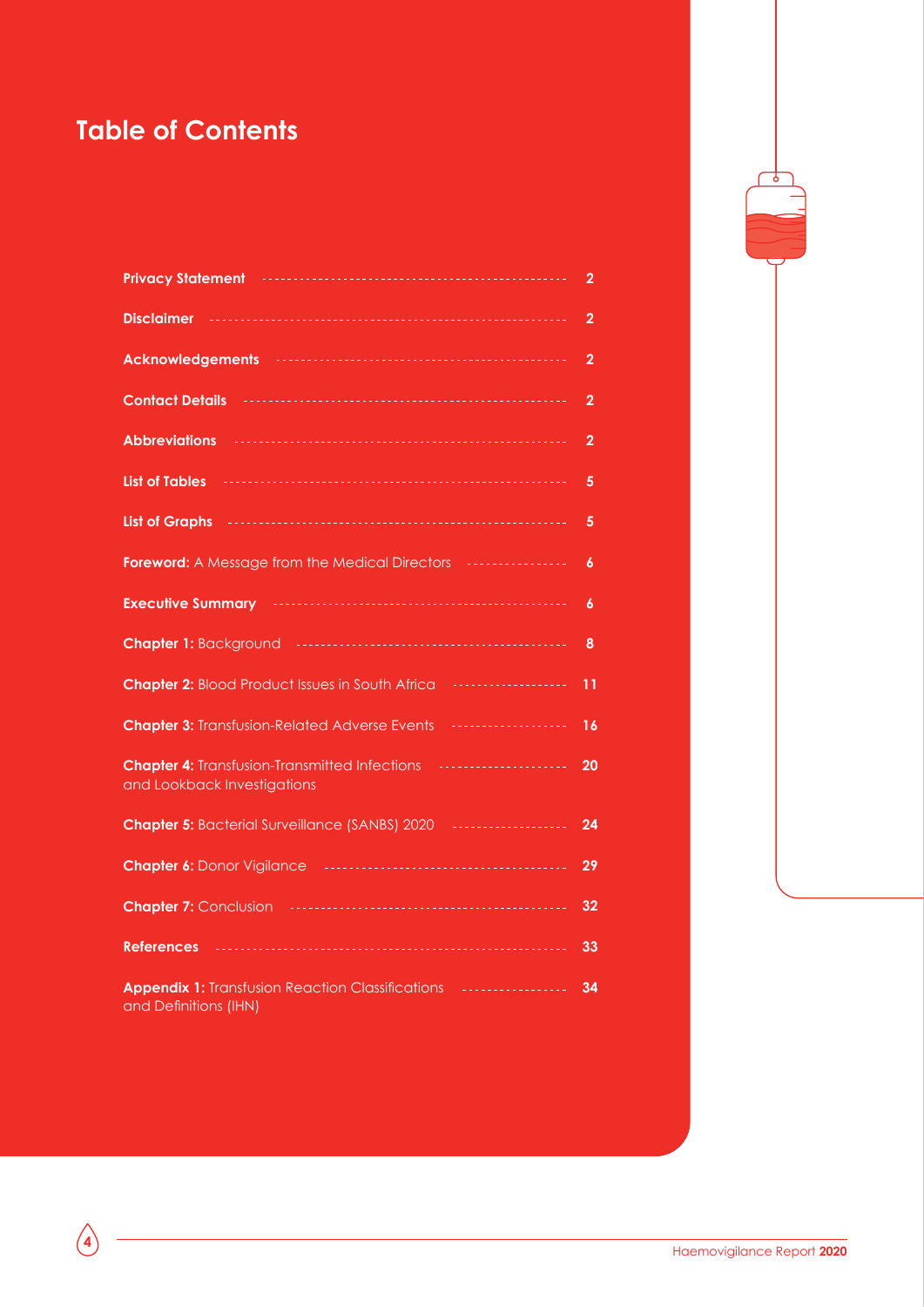### **List of Tables**

| Table 1        | Comparison of blood products issued 2018-2020                                        |  |  |  |  |  |  |
|----------------|--------------------------------------------------------------------------------------|--|--|--|--|--|--|
| Table 2        | Annual rate of transfusion in South Africa 2018-2020                                 |  |  |  |  |  |  |
| Table 3        | Red cell concentrate transfusion rates by South African province                     |  |  |  |  |  |  |
| Table 4        | Comparison of red cell concentrate transfusion rates 2018–2020                       |  |  |  |  |  |  |
| Table 5        | Transfusion rate in South African private vs public hospitals                        |  |  |  |  |  |  |
| Table 6        | Transfusion-related adverse events                                                   |  |  |  |  |  |  |
| Table 7        | Transfusion-related adverse events per 100 000 units blood products issued 2018-2020 |  |  |  |  |  |  |
| <b>Table 8</b> | Total number of donor-triggered lookback investigations 2010-2020                    |  |  |  |  |  |  |
| Table 9        | Donor-triggered lookback investigations: transfusion-transmissible infections        |  |  |  |  |  |  |
| Table 10       | Donor-triggered lookback investigations: outcomes                                    |  |  |  |  |  |  |
| Table 11       | Recipient-triggered lookback cases                                                   |  |  |  |  |  |  |
| Table 12       | Infection prevention control overview                                                |  |  |  |  |  |  |
| Table 13       | Summary of bacterial surveillance                                                    |  |  |  |  |  |  |
| Table 14       | Microorganisms isolated per quarter                                                  |  |  |  |  |  |  |
| Table 15       | Organism species                                                                     |  |  |  |  |  |  |
| Table 16       | Ò<br>Summary infection prevention control training                                   |  |  |  |  |  |  |
| Table 17       | Donor adverse events                                                                 |  |  |  |  |  |  |

## **List of Graphs**

**Graph 1** Monthly red cell concentrate usage in South Africa

**Graph 2** Annual trends of platelet sterility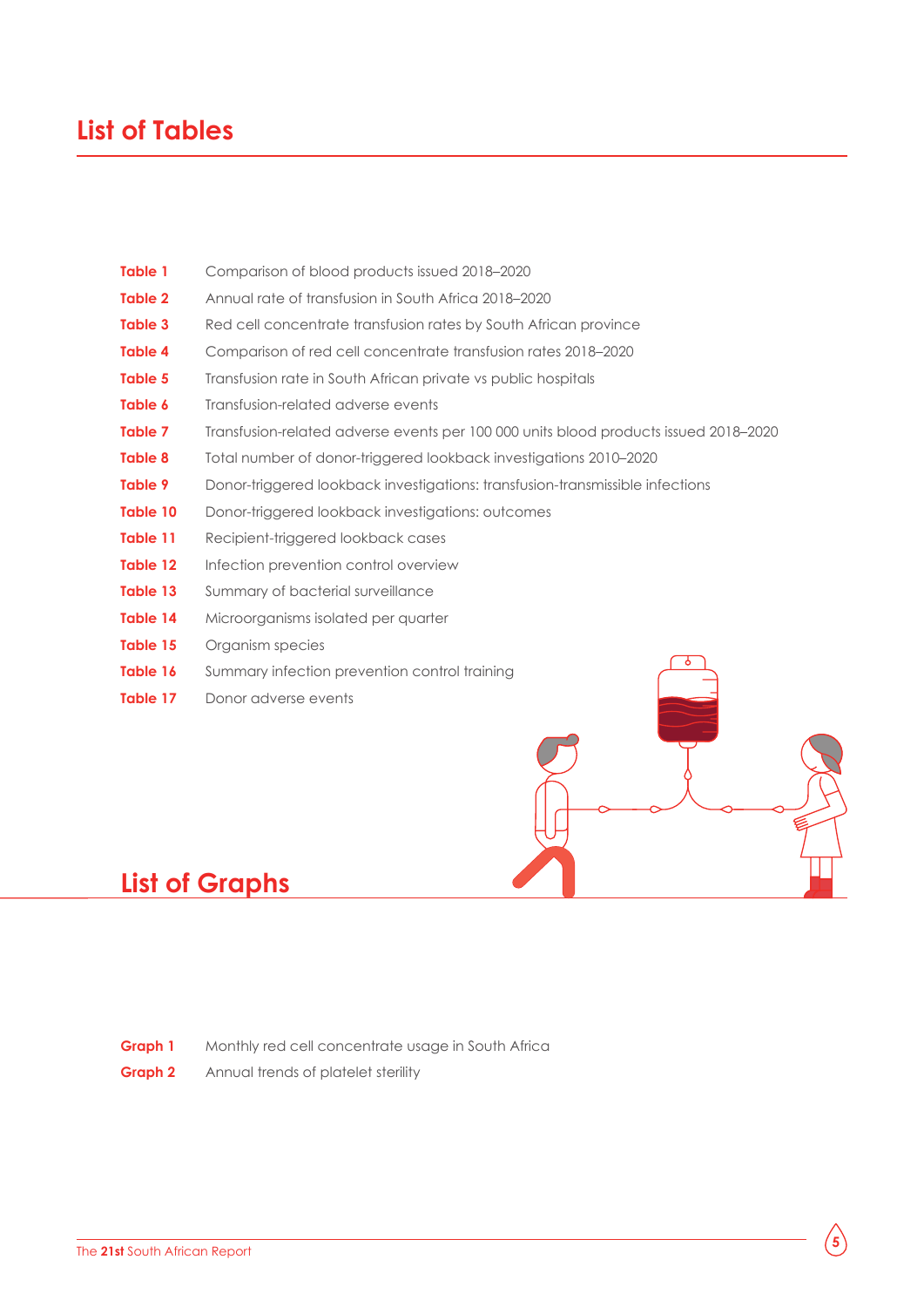### **Foreword:**

## A Message from the Haemovigilance Team

The haemovigilance teams at WCBS and SANBS would like to thank all healthcare workers and blood collection and blood banking staff for their assistance in providing the necessary information for this report. Haemovigilance is an essential part of monitoring blood donation and transfusion safety in our country, and is reliant on the cooperation and assistance of everyone involved in this life-saving service. The blood services endeavour to provide the safest blood products for our patients and welcome suggestions or comments from our blood product users.

We would also like to extend our sincere aratitude to the many healthcare workers who selflessly battled the COVID-19 pandemic in 2020.

Please direct any queries to the respective

haemovigilance co-ordinators at the two blood services:

- **Dr Caroline Hilton** (Head, Medical Division, WCBS) *caroline@wcbs.org.za*
- **Dr Solomuzi Ngcobo** (Lead Consultant, Medical Affairs, SANBS) *solomuzi.ngcobo@wcbs.org.za*
- **Sr Francis Ledwaba** (National Haemovigilance Officer, SANBS) *francis.ledwaba@sanbs.org.za*

### **Executive Summary**

This is the 21st edition of the South African Haemovigilance Report, which provides an overview of blood product usage and adverse events related to transfusion and blood donation in the country during the 2020 calendar year.

The COVID-19 pandemic had a significant impact on every sector in South Africa, including the blood services. The healthcare sector responded to the need to prioritise hospital space for COVID-19 affected patients by postponing elective surgeries and non-essential medical care. This, along with other socio-economic factors such as the alcohol

**6**

sales ban during certain lockdown periods causing a reduction in the trauma patient load<sup>1</sup>, resulted in a 14.72% decline in overall blood product usage compared to the previous calendar year. This was most notably seen in red cell concentrate (RCC) usage that dropped by 16.94% compared to platelet and plasma product usage that declined by 6.99% and 1.13% respectively.

The more urbanised and populated provinces continue to have the highest RCC transfusion rates in the country, with Gauteng (22.75 units per 1000 population) and the Western Cape (17.59 units per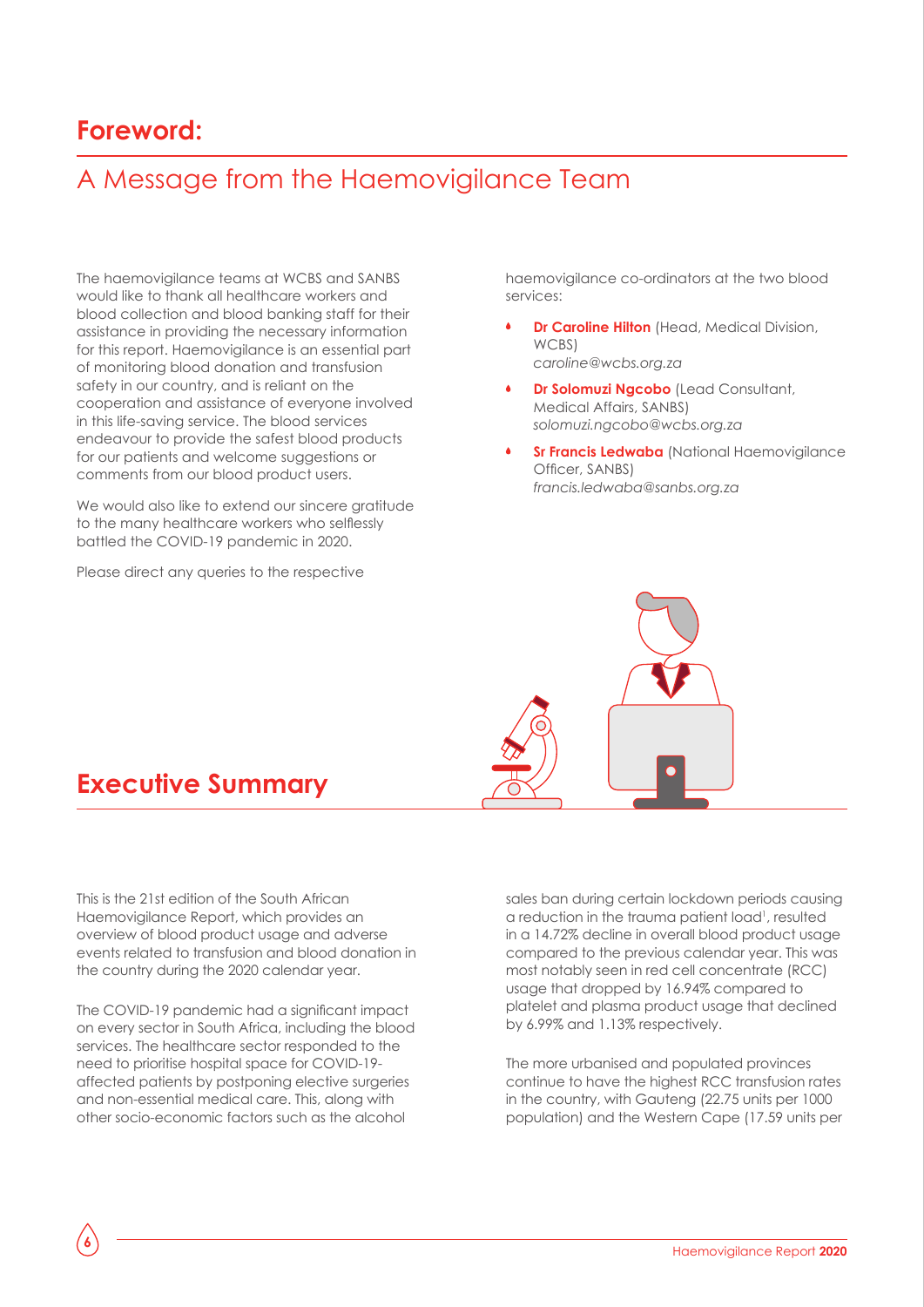1000 population) in the lead. The public healthcare sector used 61.34% of all RCC products in 2020, which is disproportionate to the number of people who access public healthcare in South Africa.

Adverse transfusion reactions occurred at a rate of 86.16 per 100 000 products transfused in 2020. This is the highest rate seen in the past three years, although surmised under-reporting of transfusion reactions and the passive nature of the haemovigilance monitoring system in South Africa make accurate data collection and comparison over time, challenging. Febrile non-haemolytic and allergic transfusion reactions accounted for the majority of reactions, as has been consistently seen in the past. The rate of misdirected transfusions increased in 2020, which is of concern as these events are potentially life-threatening and usually attributable to human error. There were no confirmed cases of either transfusion-transmitted disease or blood product-related mortality reported in 2020.

A total of 1 035 902 donations were made at the South African blood services in 2020, of which 4537 were associated with donor adverse events (DAEs). This resulted in a steady DAE rate of 0.438 per 100 donations compared to previous years. Vasovagal reactions were the most commonly reported DAEs (80.23%), followed by haematomas at the venepuncture site (13.8%).

#### **Key findings from the 2020 South African Haemovigilance Report**

- A total of 1 209 636 blood products were issued from the South African blood services between 1 January 2020 and 31 December 2020.
- Overall blood product usage declined by 14.72% compared to 2019, which translates to a decline from 24.13 to 20.29 blood products per 1000 population.
- RCC usage dropped by 16.94%.
- The overall RCC transfusion rate in 2020 was 16.0 per 1000 population.
- While 61.34% of RCC products were used in the public healthcare sector, RCC usage is disproportionately lower in government-run facilities compared to the private sector.
- A total of 1042 adverse transfusion reactions were reported to and classified by the South

African blood services in 2020, resulting in an increase in the adverse event rate to 86.16 incidents per 100 000 products transfused compared to 77.98 per 100 000 products in 2019.

- Febrile non-haemolytic transfusion reactions (31.86%) and allergic reactions (30.13%) accounted for the majority of adverse reactions. There was an increase in misdirected transfusion events from 1.4 to 2.48 incidents per 100 000 products transfused.
- There were no confirmed cases of transfusiontransmitted infection or transfusion-related patient death reported to the blood services in 2020.
- The DAE rate was 0.438 per 100 donations which is similar to the rate in 2019

#### **Recommendations from the South African Haemovigilance Programme**

- Ongoing support of restrictive and responsible blood product usage in keeping with Patient Blood Management (PBM) principles² to avoid unnecessary risk to patients.
- Encouragement of the use of haemovigilance information by clinicians and hospital management to initiate and guide PBM strategies.
- Promotion of the recognition and timeous reporting of transfusion-related adverse events for accurate haemovigilance surveillance.
- Encouragement of thorough investigation of incidents to identify system-related and human factors that need to be addressed.
- Specific focus on the prevention of misdirected transfusions by educating hospital staff to be vigilant at each step of the transfusion process, particularly during patient verification prior to transfusion.
- Education of hospital staff on the importance and availability of the lookback programme in order to encourage their cooperation with the blood services.
- Ongoing encouragement of the South African population to donate blood to increase the blood donor pool to exceed 1% of the population.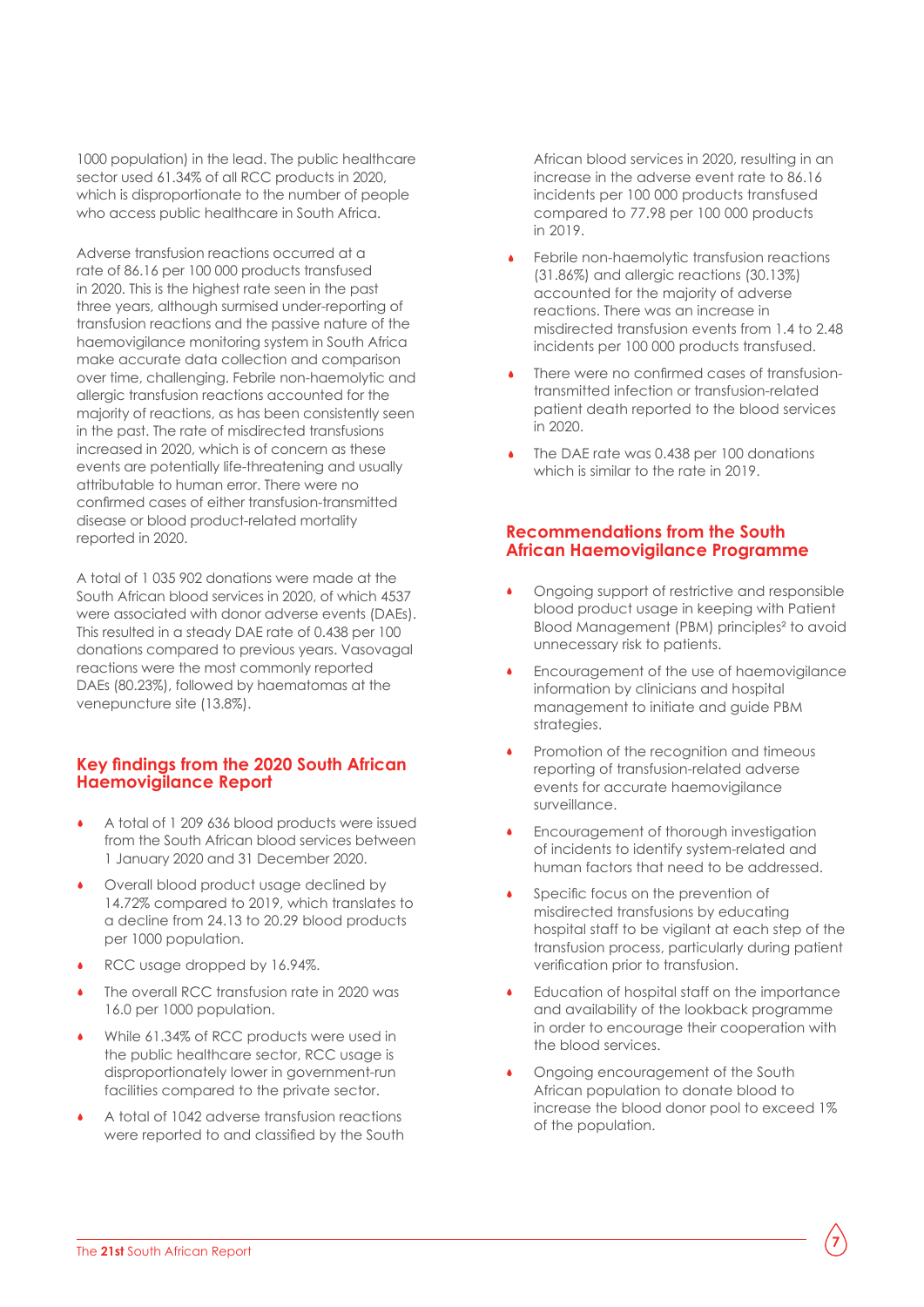## Chapter 1: **Introduction**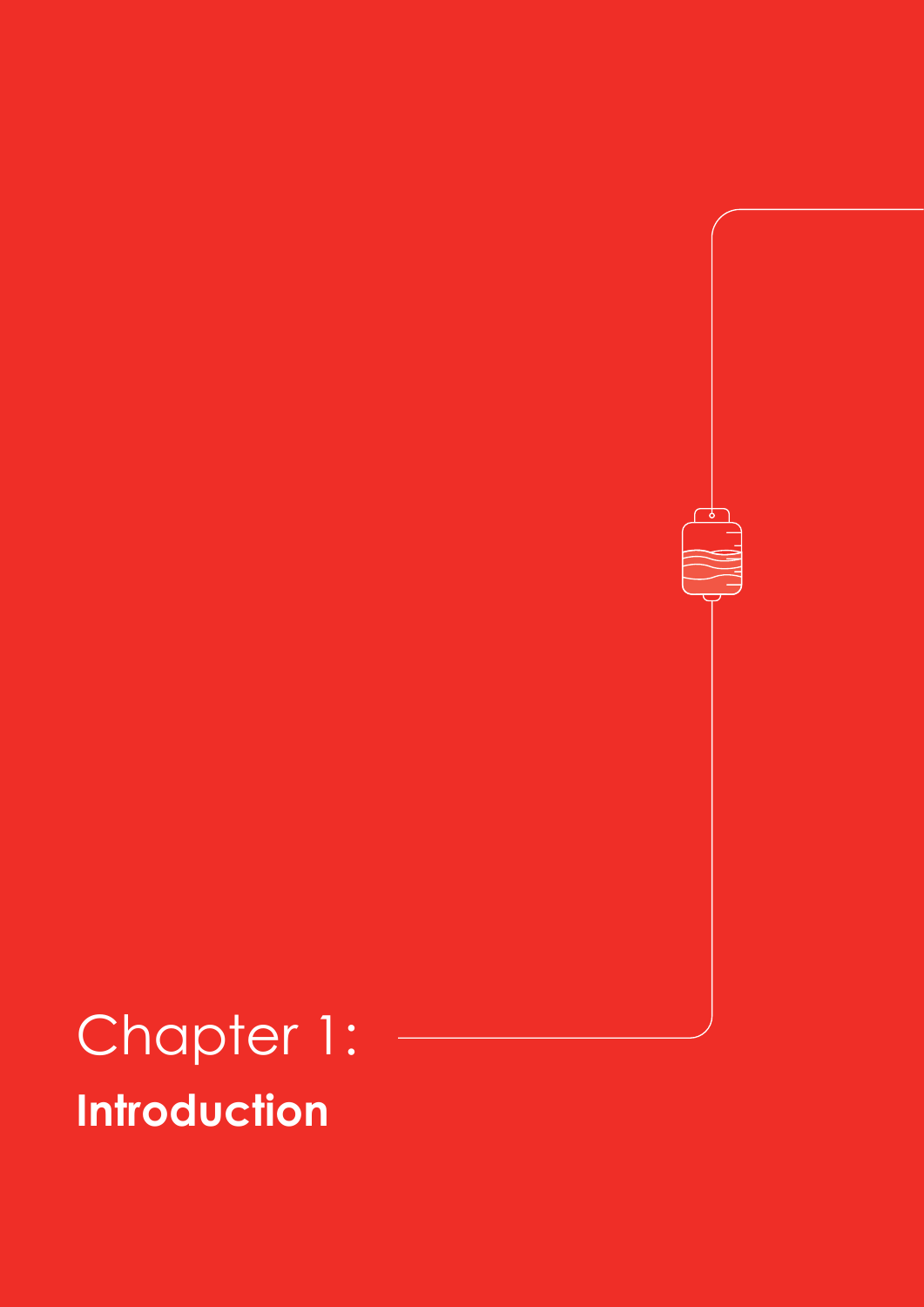#### **1.1 What is haemovigilance?**

Haemovigilance involves the recording, reporting, analysis and evaluation of all adverse events associated with blood donation and transfusion practices. This process provides the blood services with valuable information to identify and mitigate risks to donors and patients, and to improve the safety of blood products. The acknowledgement of the risks associated with blood product usage by clinicians should also promote the appropriate use of these resources. Successful haemovigilance reporting relies on communication and interdisciplinary cooperation between all professionals involved in the handling of blood products. The implementation and maintenance of a high-quality haemovigilance system is a major challenge in resource-poor settings.

National haemovigilance programmes can be managed by competent regulatory authorities (e.g. in France, Germany and Switzerland), by the blood services themselves (e.g. in Japan, Singapore and South Africa), by professional organisations (e.g. in the Netherlands and the UK), by public health authorities (e.g. in Canada), or by private/public partnerships (e.g. in the USA). The ideal type of haemovigilance system would be governed by a body that is independent from the country's blood services and has adequate resources to actively monitor all donation- and transfusion-related adverse events.



#### **1.2 Haemovigilance in South Africa**

The South African Haemovigilance Programme was established in 2000. The respective haemovigilance office divisions of the South African National Blood Service (SANBS) and the Western Cape Blood Service (WCBS) collate their data on an annual basis to produce a report, as required by the Department of Health. National data is also submitted to the International Haemovigilance Network (IHN) and the World Health Organization (WHO) on an annual basis. The definitions within this report are based on those agreed upon by the International Society of Blood Transfusion Working Party on Haemovigilance in collaboration with the IHN.

DAEs are reported by the collection staff of the blood services and by donors themselves (in the event of delayed reactions taking place after the donor has left the donation clinic), while transfusionrelated adverse events require voluntary reporting by hospital staff. The blood services in South Africa do not currently employ dedicated staff to monitor the outcome of each transfusion event, as is done in some first-world facilities. It is therefore acknowledged that reporting of transfusion-related adverse events may not be comprehensive as this practice is not mandatory.

When suspected transfusion-related adverse events are reported to the hospital blood bank, the blood services conduct serological investigations and request a written report from the attending clinician. Additional microbiological or serological investigations may be performed, depending on the symptoms reported. This information is reviewed by the haemovigilance offices of the blood services and the event is classified according to IHN definitions (see Appendix 1). There are occasions when a written report is not supplied (or is incomplete) and the reporting clinician cannot be reached for discussion of the incident. These cases are treated on an individual basis depending on the amount of information supplied in the telephonic report to the Blood Bank, or regarded as 'unclassifiable' if there is insufficient information.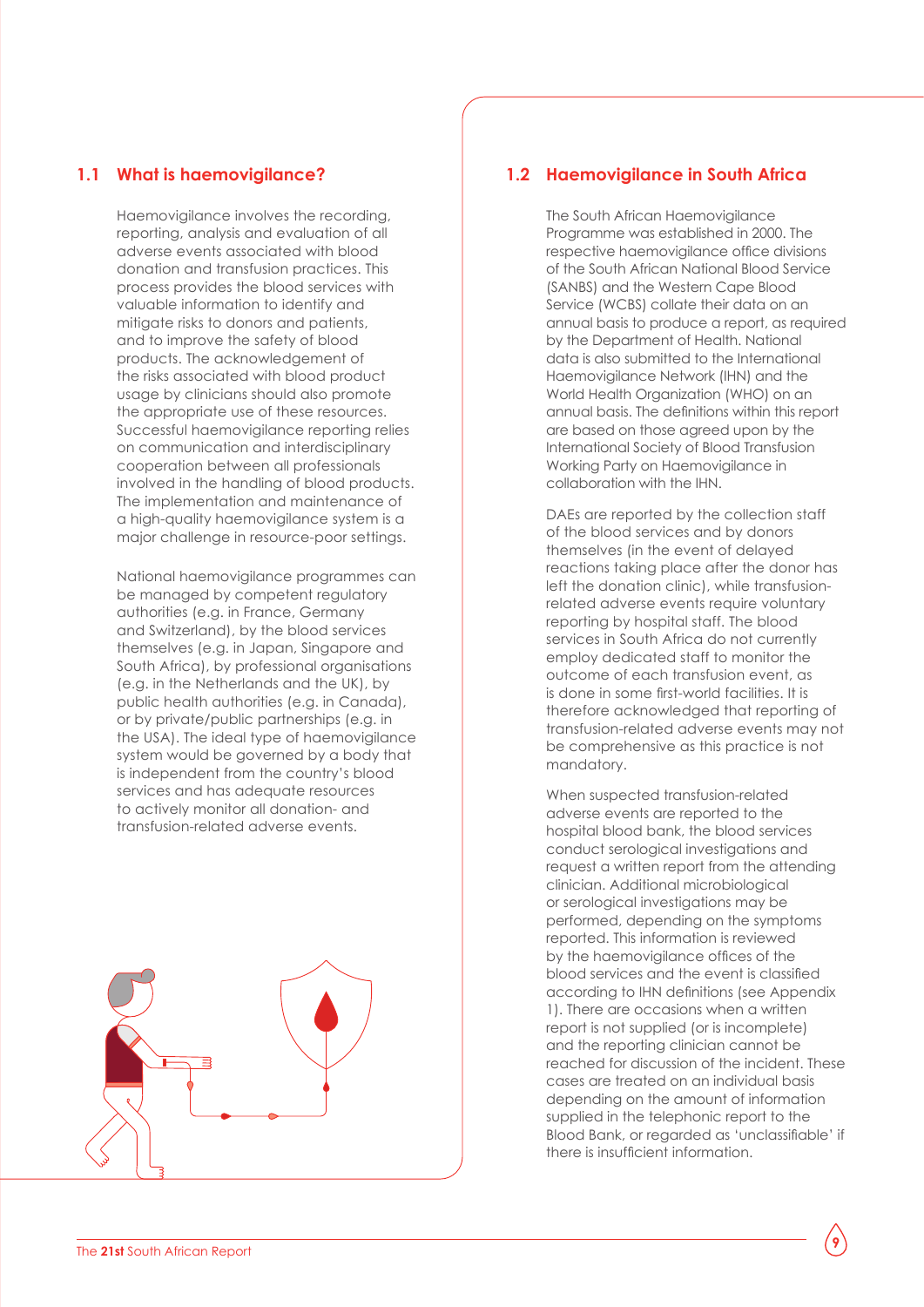#### **1.3 Objectives of the South African Haemovigilance Programme**

- Monitor adverse transfusion reactions and DAEs.
- Create awareness among healthcare professionals of the risks associated with blood donation and transfusion.
- Generate evidence-based recommendations aimed at improving donor and patient safety.
- Communicate findings to all key stakeholders.
- Create national and international cooperation to promote accurate, non-biased and standardised haemovigilance reporting.

#### **1.4 The future of haemovigilance in South Africa**

The need for an external body to monitor haemovigilance in South Africa has been recognised by the blood services and they are working towards establishing an independent Haemovigilance Committee. SANBS reported at the National Blood Safety Meeting in October 2020 that a phased implementation was being planned over a four-year period, with the objective of having a functional independent Haemovigilance Committee by Year 5 (2025). The blood services acknowledge the importance of this body being recognised by the South African Department of Health, as well as by local and international regulatory and authoritative bodies within the healthcare and transfusion medicine sectors.

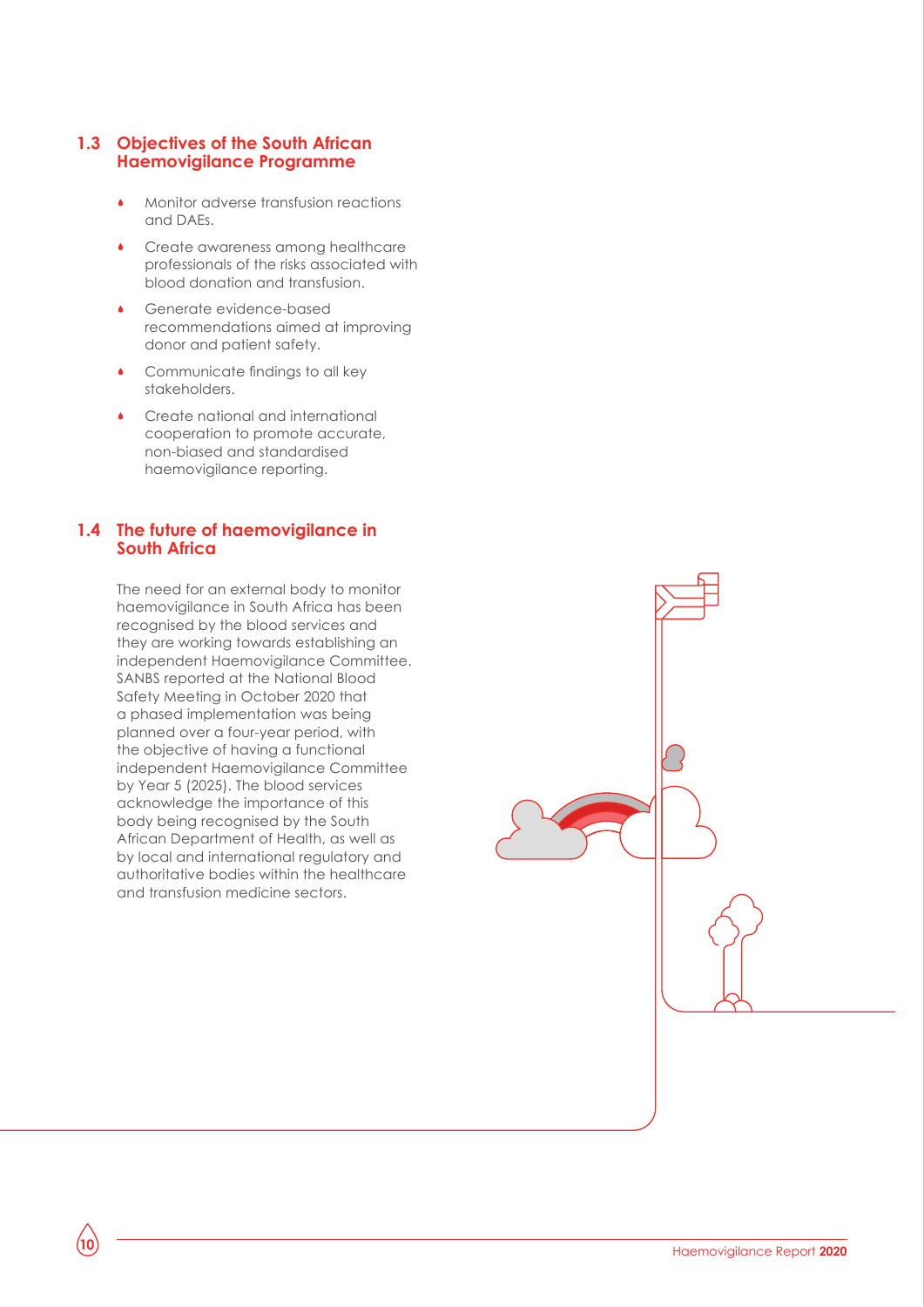## Chapter 2: **Blood Product Issues in South Africa**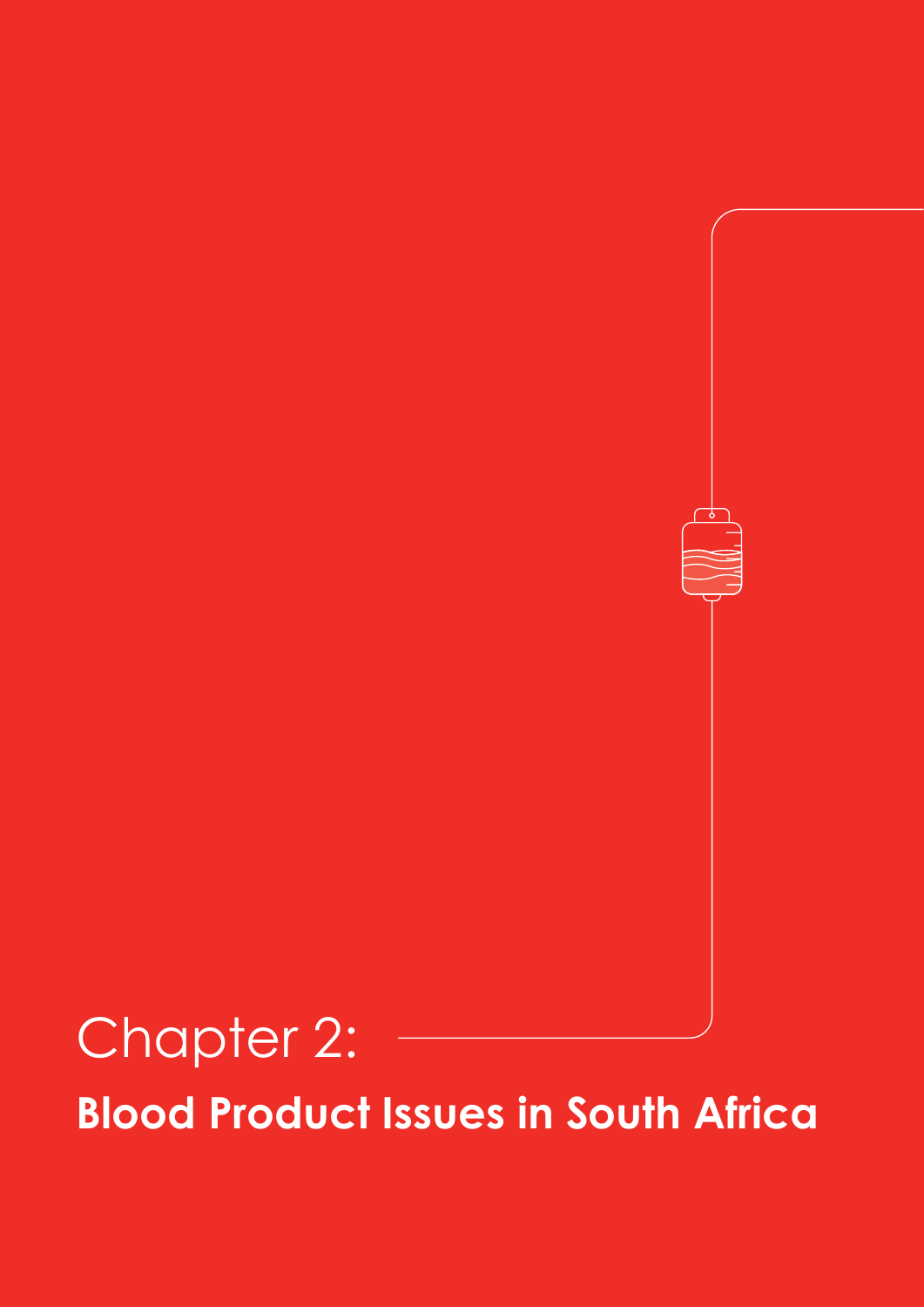#### **2.1 Annual number of blood products issued 2018–2020**

A total of 1 209 636 blood products were issued from the South African blood services between 1 January 2020 and 31 December 2020. This shows an overall decline of 14.7% compared to blood products issued in 2019 and translates to a decline from 24.1 to 20.3 blood products issued per 1000 population. When comparing the different categories of blood products, RCCs saw the biggest decline in usage (16.94%), while plasma and platelet product usage decreased by 7.0% and 1.1% respectively. The postponement of elective surgeries and reduction in trauma patient case load as a result of the alcohol ban during the COVID-19 lockdown periods may explain the decrease in product usage<sup>1</sup>. The implementation of PBM strategies resulting in the restrictive use of blood products may also have contributed to this change.

Platelet product usage remained unchanged at 1.3 per 1000 population. There was an ongoing shift in favour of single donor platelet (SDP) product usage (51.1%) compared to random donor platelet (RDP) (48.9%) in 2020, a trend that continued from 2019. This shift is more evident in the hospitals served by SANBS than WCBS, where the ratio of usage of SDP and RDP products is approximately 40:60. Plasma products saw a 7.0% decline from 2019 to 2020, and decreased from 3.3 per 1000 population in 2019 to 3.0 in 2020.

#### **Table 1: Comparison of blood products issued 2018–2020**

|                                                     | 2018    | 2019      | 2020    |
|-----------------------------------------------------|---------|-----------|---------|
| Red cell (adult, infant and emergency) concentrates | 929 122 | 1 148 235 | 953760  |
| Plasma products                                     | 181 139 | 192 100   | 178 681 |
| Fresh frozen plasma (FFP)                           | 145 732 | 151 325   | 139 442 |
| Cryoprecipitate                                     | 35 407  | 40 775    | 39 239  |
| Platelet products                                   | 74796   | 78 081    | 77 195  |
| Random donor platelet (RDP) products                | 38 945  | 38 5 14   | 37 755  |
| Single donor platelet (SDP) products                | 35 851  | 39 567    | 39 440  |

#### **Table 2: Annual rate of transfusion in South Africa 2018–2020 per 1 000 population**

|                            | 2018       | 2019       | 2020       |
|----------------------------|------------|------------|------------|
| Population estimate        | 57 725 600 | 58 775 022 | 59 622 350 |
| Red cell concentrate (RCC) | 16.09      | 19.54      | 16.00      |
| <b>Platelets</b>           | 1.29       | 1.33       | 1.29       |
| Plasma                     | 3.14       | 3.26       | 3.0        |
| All components             | 20.53      | 24.13      | 20.29      |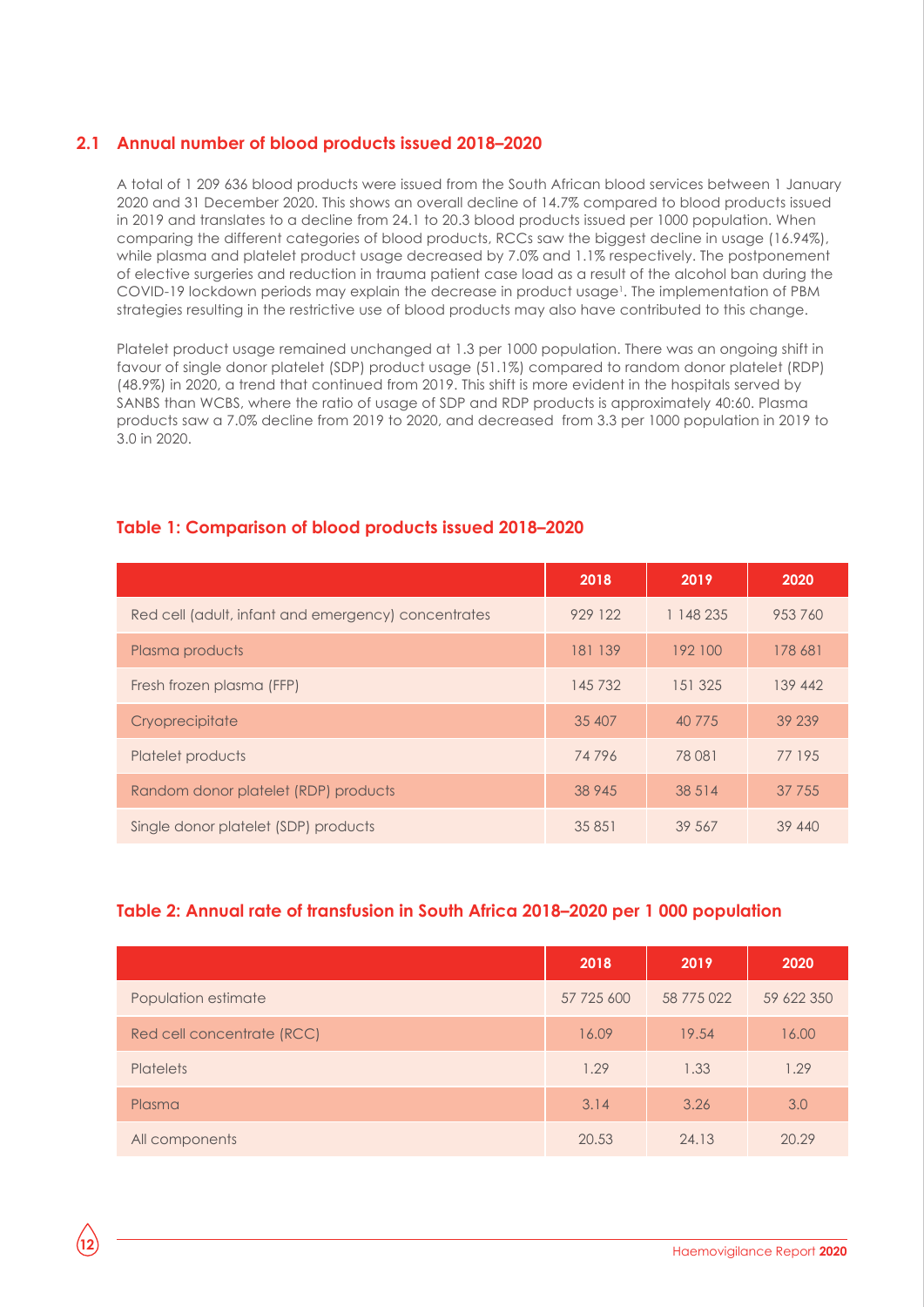#### **2.2 RCC transfusion rates by province 2020**

RCC is the predominant product type issued from blood banks. Table 3 lists the nine provinces in South Africa in order of their population size, according to the 2020 mid-year population estimates published by Stats South Africa<sup>3</sup>. RCC usage is calculated as a ratio of the number of products issued per 1000 people within the province's population.

The overall RCC transfusion rate for the country declined from 24.1 per 1000 population in 2019 to 20.3 in 2020. The majority of RCC products were issued in the three most populated provinces in South Africa, namely Gauteng, KwaZulu-Natal and the Western Cape. Gauteng had the highest RCC transfusion rate per 1000 population at 22.8, which is lower than the transfusion rate seen in 2019. The Western Cape had the second highest transfusion rate at 17.6, while the Eastern Cape, the fourth most populated province in South Africa, had the lowest RCC transfusion rate in the country (9.9). All provinces showed a decline in transfusion rates compared to 2019. The increase in transfusion rates between 2018 and 2019 is explained in the 2019 South African Haemovigilance Report and is attributed to increased blood collection strategies by SANBS resulting in improved availability of blood products to healthcare facilities.

Analysis of transfusion rates requires an understanding of the distribution of healthcare resources in South Africa. The three most populated provinces have access to relatively advanced healthcare services and tertiary hospital facilities, while the less populated provinces are more rural and have limited healthcare resources.

| <b>Province</b>     | <b>Population</b> | % Country<br><b>Population</b> | <b>RCC Usage</b> | $%$ RCC | <b>Transfusion</b><br>Rate per 1000<br><b>Population</b> |
|---------------------|-------------------|--------------------------------|------------------|---------|----------------------------------------------------------|
| Gauteng             | 15 488 137        | 25.98                          | 352 371          | 36.95   | 22.75                                                    |
| KwaZulu-Natal       | 11 531 628        | 19.34                          | 172924           | 18.13   | 15.00                                                    |
| <b>Western Cape</b> | 7 005 741         | 11.75                          | 123 241          | 12.92   | 17.59                                                    |
| <b>Eastern Cape</b> | 6 734 001         | 11.29                          | 66 591           | 6.98    | 9.89                                                     |
| Limpopo             | 5 852 533         | 9.82                           | 74 000           | 7.76    | 12.64                                                    |
| Mpumalanga          | 4 679 786         | 7.85                           | 63993            | 6.71    | 13.67                                                    |
| North West          | 4 108 816         | 6.89                           | 48 552           | 5.09    | 11.82                                                    |
| <b>Free State</b>   | 2 9 2 8 9 0 3     | 4.91                           | 38 930           | 4.08    | 13.29                                                    |
| Northern Cape       | 1 292 786         | 2.17                           | 13 158           | 1.38    | 10.18                                                    |
| <b>Total</b>        | 59 622 331        | 100.00                         | 953 760          | 100.00  | 20.29                                                    |

#### **Table 3: Red cell concentrate transfusion rates by South African province**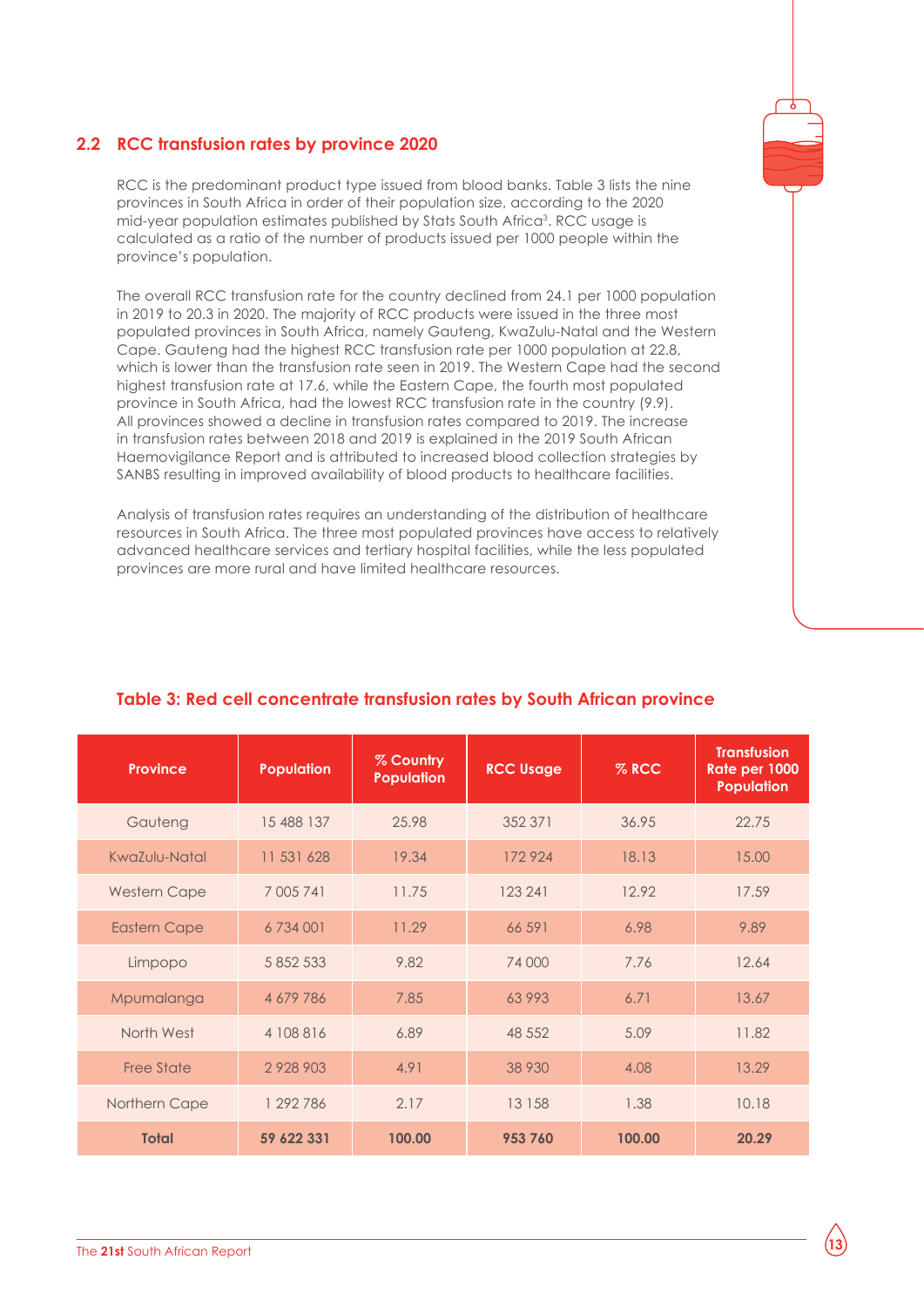#### **Table 4: Comparison of red cell concentrate transfusion rates per 1 000 population, 2018–2020**

|                      | 2018  | 2019  | 2020  |
|----------------------|-------|-------|-------|
| Gauteng              | 23.26 | 28.42 | 22.75 |
| <b>KwaZulu-Natal</b> | 13.67 | 18.21 | 15.00 |
| <b>Western Cape</b>  | 19.98 | 20.72 | 17.59 |
| <b>Eastern Cape</b>  | 10.85 | 12.79 | 9.89  |
| Limpopo              | 12.09 | 15.2  | 12.64 |
| Mpumalanga           | 12.68 | 15.49 | 13.67 |
| North West           | 11.35 | 14    | 11.82 |
| <b>Free State</b>    | 13.9  | 16.56 | 13.29 |
| Northern Cape        | 11.43 | 13.67 | 10.18 |

#### **2.3 National monthly RCC usage 2020**

It is useful to review national RCC usage in 2020 on a monthly basis to assess the effect of the COVID-19 lockdown periods and the 'waves' of reported infection. Level 5 lockdown was implemented between 26 March and 30 April 2020 and resulted in both the social restriction of the population and the limitation of non-emergency medical procedures and consultations. The effect of these strategies resulted in the decline in national RCC usage by 22.6% between 26 March and 30 April. RCC usage increased slightly in May, then plateaued for the following two months while the 'first wave' of COVID-19 infection hit the country. Usage increased slightly from July to October when lockdown restrictions were eased, and dropped again at the start of the 'second wave' in December.



#### **Graph 1: Monthly red cell concentrate usage in South Africa**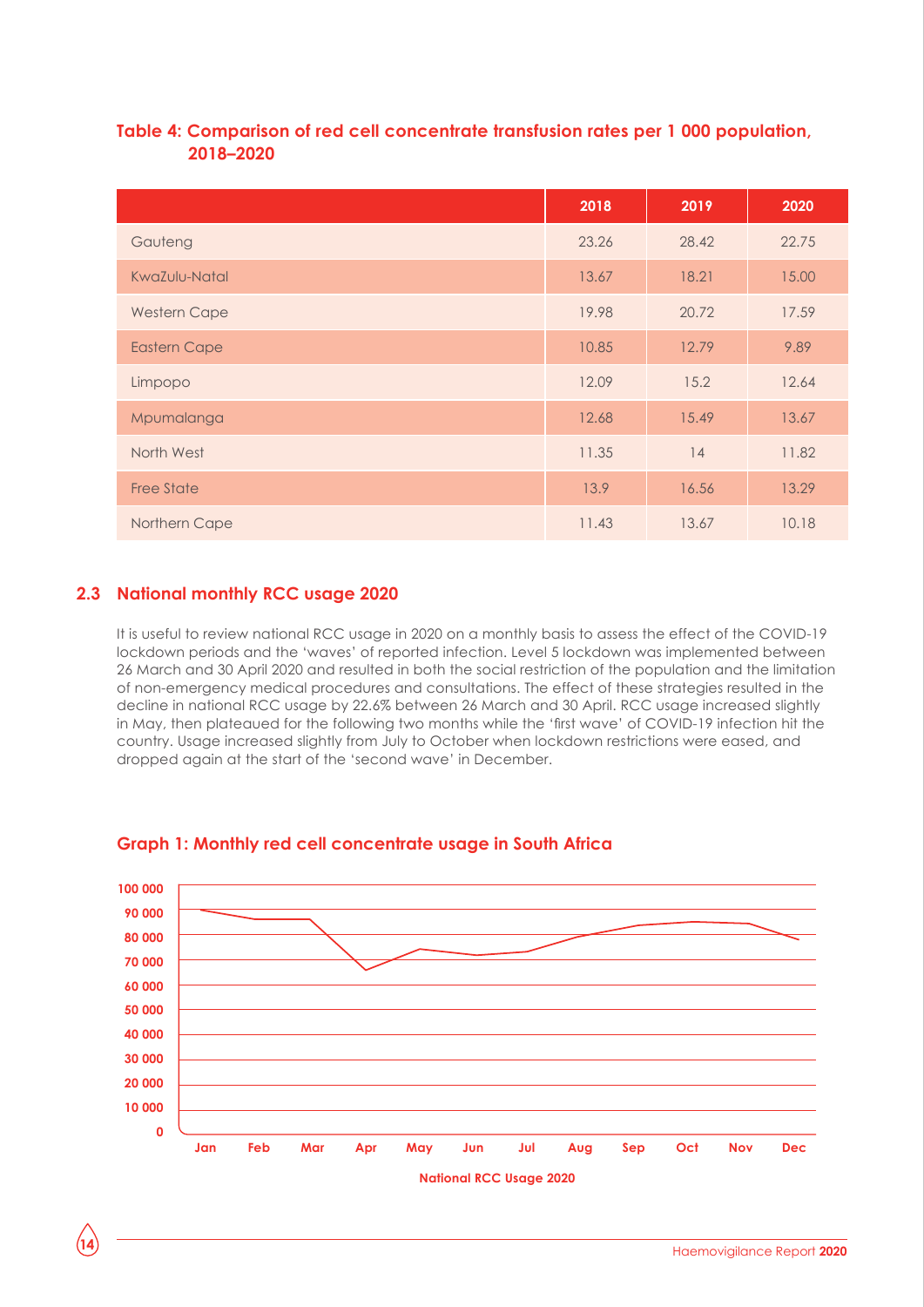#### **2.4 Private vs public RCC usage**

Data for the 2020 calendar year shows that 61.3% of all RCC products were issued to the public sector, which is similar to the figure for 2019 (62.2%). However, the last General Household Survey conducted in South Africa in 2018, found that 83.6% of the population access the public sector for their medical care<sup>3</sup>. This would suggest a disproportionately high blood usage in the private sector compared to the public sector. The practising of restrictive blood product usage and access to blood products also influence blood usage in these sectors.

#### **Table 5: RCC percentage usage in South African private and public sectors.**

| <b>RCC Percentage Usage</b> | 2019  | 2020  |
|-----------------------------|-------|-------|
| Private                     | 37.78 | 38.66 |
| <b>Public</b>               | 62.22 | 61.34 |

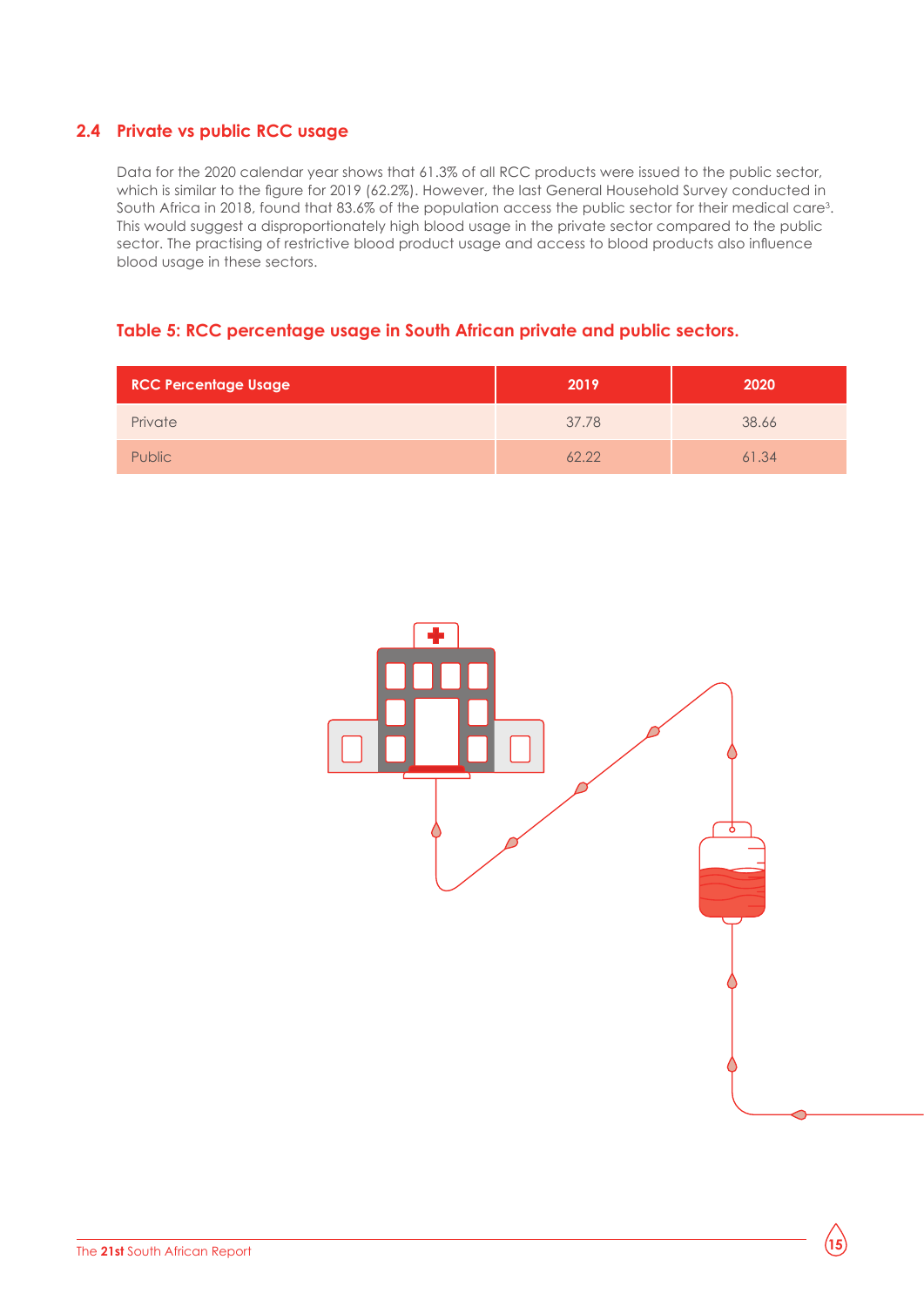## Chapter 3: **Transfusion-Related Adverse Events**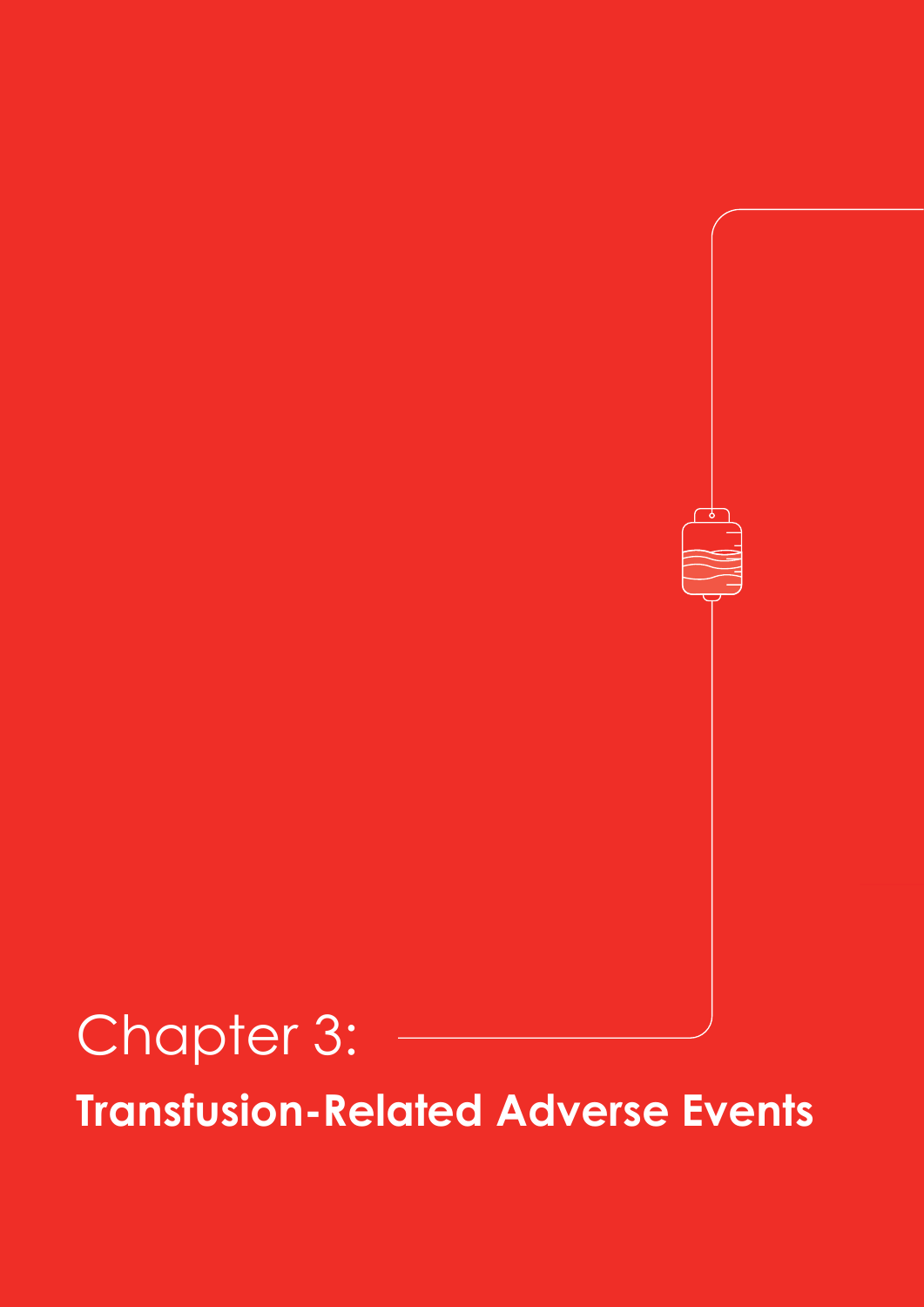The transfusion of blood and blood products is a core part of healthcare service delivery, but it poses potential life-threatening risks to the patient that should be carefully explained during the informed consent procedure.

#### **3.1 Transfusion-related adverse events**

A total of 1 042 transfusion-related adverse events were reported to and classified by the South African blood services in 2020, resulting in an adverse event rate of 86.2 per 100 000 patients transfused. This is higher than the overall rates reported in 2018 (81.4) and 2019 (78.0). The accuracy of these data is dependent on the voluntary reporting of transfusion-related adverse events to the blood services, which is surmised to be imprecise and likely an underestimation.

Febrile non-haemolytic transfusion reactions (FNHTR) were most commonly reported (31.9%), followed by allergic reactions (comprising mild allergic, severe allergic and anaphylactic subgroups) at 30.1%. 'Unclassifiable' reactions were the third most common group (21.6%) and are defined as reactions that are attributable to the transfusion of a blood product, but where classification is not possible due to incomplete provision of information. It can be challenging for the haemovigilance team to contact the treating clinician to discuss a reaction in more detail and additional investigations (such as chest x-rays for dyspnoea-related adverse reactions) may not have been done. There were no reports of acute or delayed haemolytic reactions from incompatible blood transfusions despite 30 events of misdirected transfusions. Three incidents of transfusion-related acute lung injury (TRALI) and five incidents of transfusion-associated circulatory overload (TACO) were reported in 2020, which was an increase compared to the previous two years.



#### **3.2 Incorrect blood products transfused**

Misdirected transfusions increased to 2.5 per 100 000 transfusions compared to 2018 (2.1/1 000) and 2019 (1.4/1 000). Misdirected transfusions are preventable errors where blood cross-matched for a patient is erroneously transfused to another patient. This can have life-threatening consequences in the event of an acute haemolytic transfusion reaction (AHTR) and is an area that the blood services dedicate significant training resources to. For the purposes of corrective-action implementation, each incident is carefully investigated to establish whether the error was attributable to hospital or blood bank staff. All such incidents are also reported to the hospital's Quality Assurance department.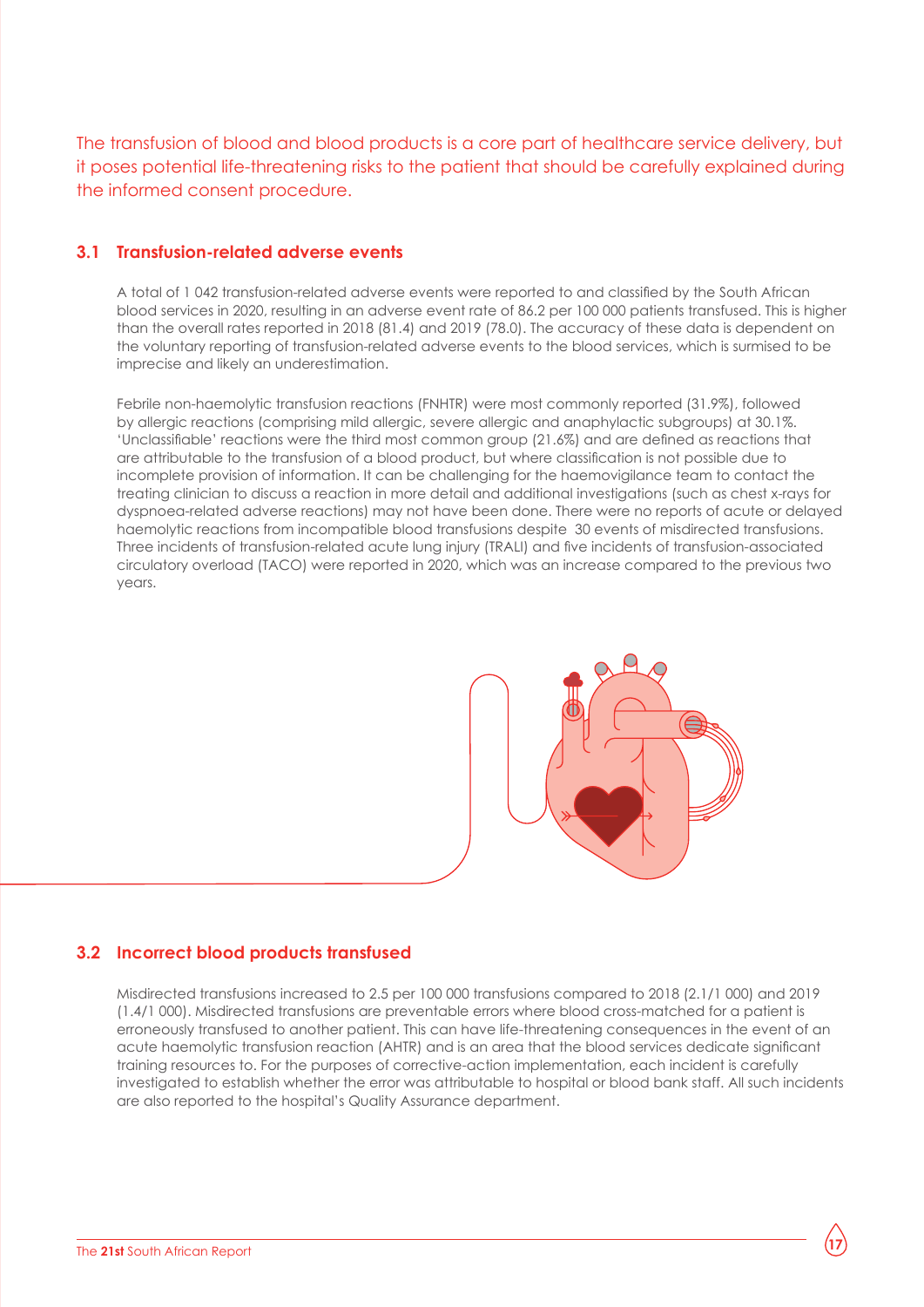#### **Table 6: Transfusion-related adverse events**

|                                                                 | <b>Number</b>  | Percentage     | <b>Adverse</b><br><b>Event per</b><br>100 000<br><b>Units Issued</b> |
|-----------------------------------------------------------------|----------------|----------------|----------------------------------------------------------------------|
| Acute haemolytic transfusion reactions (AHTRs)                  | $\Omega$       | $\Omega$       | $\Omega$                                                             |
| Allergic reactions                                              | 223            | 21.40          | 18.44                                                                |
| Severe allergic reactions                                       | 47             | 4.51           | 3.89                                                                 |
| Anaphylactic reactions                                          | 44             | 4.22           | 3.64                                                                 |
| Febrile non-haemolytic reactions (FNHTRs)                       | 332            | 31.86          | 27.45                                                                |
| Transfusion-associated circulatory overloads (TACOs)            | 5              | 0.48           | 0.41                                                                 |
| Transfusion-related acute lung injuries (TRALIs)                | 3              | 0.29           | 0.25                                                                 |
| Transfusion-associated dyspnoea (TAD)                           | 86             | 8.25           | 7.11                                                                 |
| <b>Hypotensive reactions</b>                                    | 45             | 4.32           | 3.72                                                                 |
| Unclassifiable due to incomplete or insufficient information    | 225            | 21.59          | 18.60                                                                |
| <b>Total acute transfusion reactions</b>                        | 1010           | 96.92          |                                                                      |
| Delayed haemolytic transfusion reactions (DHTRs)                | $\Omega$       | $\Omega$       | $\Omega$                                                             |
| Delayed serological transfusion reactions (DSTRs)               | $\Omega$       | $\Omega$       | $\Omega$                                                             |
| <b>Total delayed transfusion reactions</b>                      | $\mathbf{0}$   | $\mathbf{0}$   | $\mathbf{0}$                                                         |
| Misdirected transfusions (with and without ABO incompatibility) | 30             | 2.88           | 2.48                                                                 |
| Near misses                                                     | $\overline{2}$ | 0.20           | 0.17                                                                 |
| Transfusion-associated graft-versus-host disease (TA-GvHD)      | $\overline{0}$ | $\overline{O}$ | $\overline{0}$                                                       |
| Transfusion-transmitted infections                              | $\overline{0}$ | $\overline{0}$ | $\overline{0}$                                                       |
| <b>Grand total</b>                                              | 1042           | 100            | 86.16                                                                |

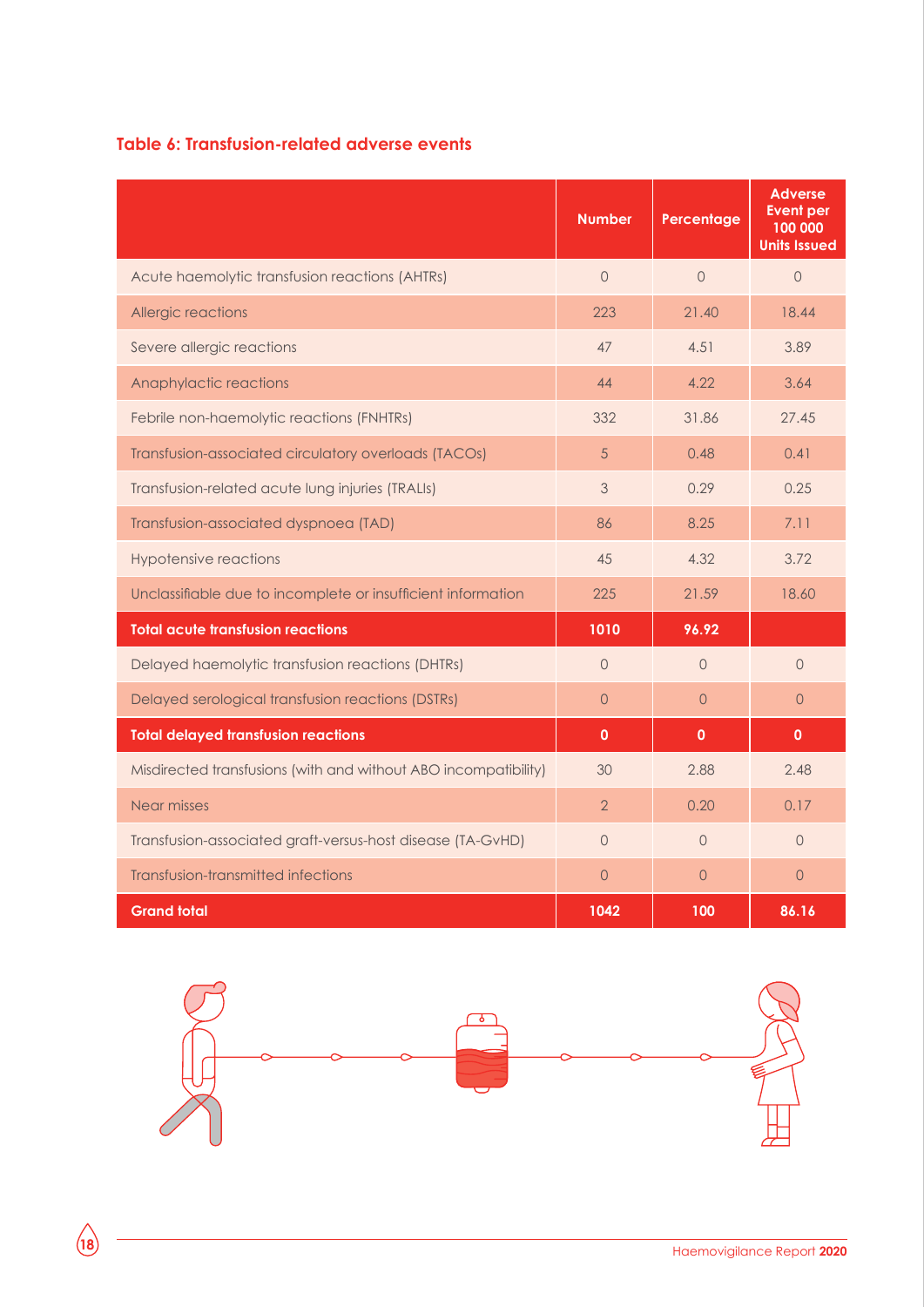#### **Table 7: Transfusion-related adverse events per 100 000 units blood products issued 2018–2020**

|                                                                 | 2018           | 2019     | 2020     |
|-----------------------------------------------------------------|----------------|----------|----------|
| Acute haemolytic transfusion reactions (AHTR)                   | $\Omega$       | $\Omega$ | $\Omega$ |
| Allergic reactions                                              | 21.6           | 18.27    | 18.44    |
| Severe allergic reactions                                       | 1.4            | 4.13     | 3.89     |
| Anaphylactic reactions                                          | $\overline{4}$ | 3.43     | 3.64     |
| Febrile non-haemolytic reactions (FNHTRs)                       | 25.1           | 23.10    | 27.45    |
| Transfusion-associated circulatory overloads (TACOs)            | $\circ$        | 0.21     | 0.41     |
| Transfusion-related acute lung injuries (TRALIs)                | $\bigcap$      | $\Omega$ | 0.25     |
| Transfusion-associated dyspnoea (TAD)                           | 5.6            | 5.25     | 7.11     |
| <b>Hypotensive reactions</b>                                    | 2.7            | 5.25     | 3.72     |
| Unclassifiable due to incomplete or insufficient information    | 16             | 17.64    | 18.60    |
| Delayed haemolytic transfusion reactions (DHTRs)                | $\bigcap$      | $\Omega$ | $\Omega$ |
| Delayed serological transfusion reactions (DSTRs)               | $\Omega$       | $\Omega$ | $\circ$  |
| Misdirected transfusions (with and without ABO incompatibility) | 2.1            | 1.4      | 2.48     |
| Near miss                                                       | 1.35           | 1.12     | 0.17     |
| Total adverse reactions per 100 000 products transfused         | 81.44          | 77.98    | 86.16    |

#### **3.3 Patient mortalities**

There were 27 cases of potential transfusion-related patient deaths reported to the South African blood services in 2020. It was not possible to investigate whether these mortalities were causally related to the transfusion of a blood product as no autopsies were performed. The inability to fully investigate these cases again highlights the barriers to accurate haemovigilance surveillance in resource-poor settings with passive reporting systems.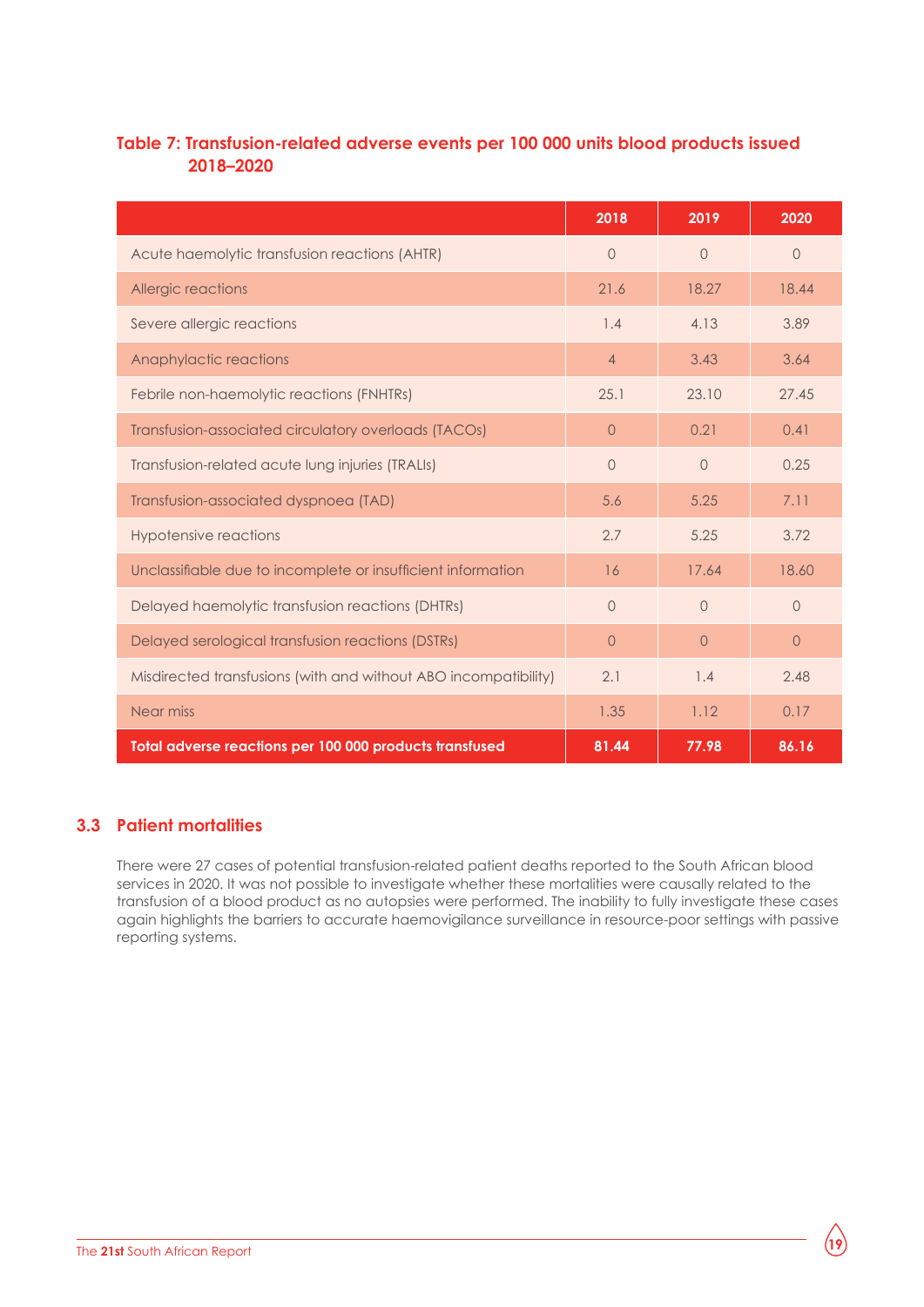## Chapter 4:

**Transfusion-Transmitted Infections and Lookback Investigations**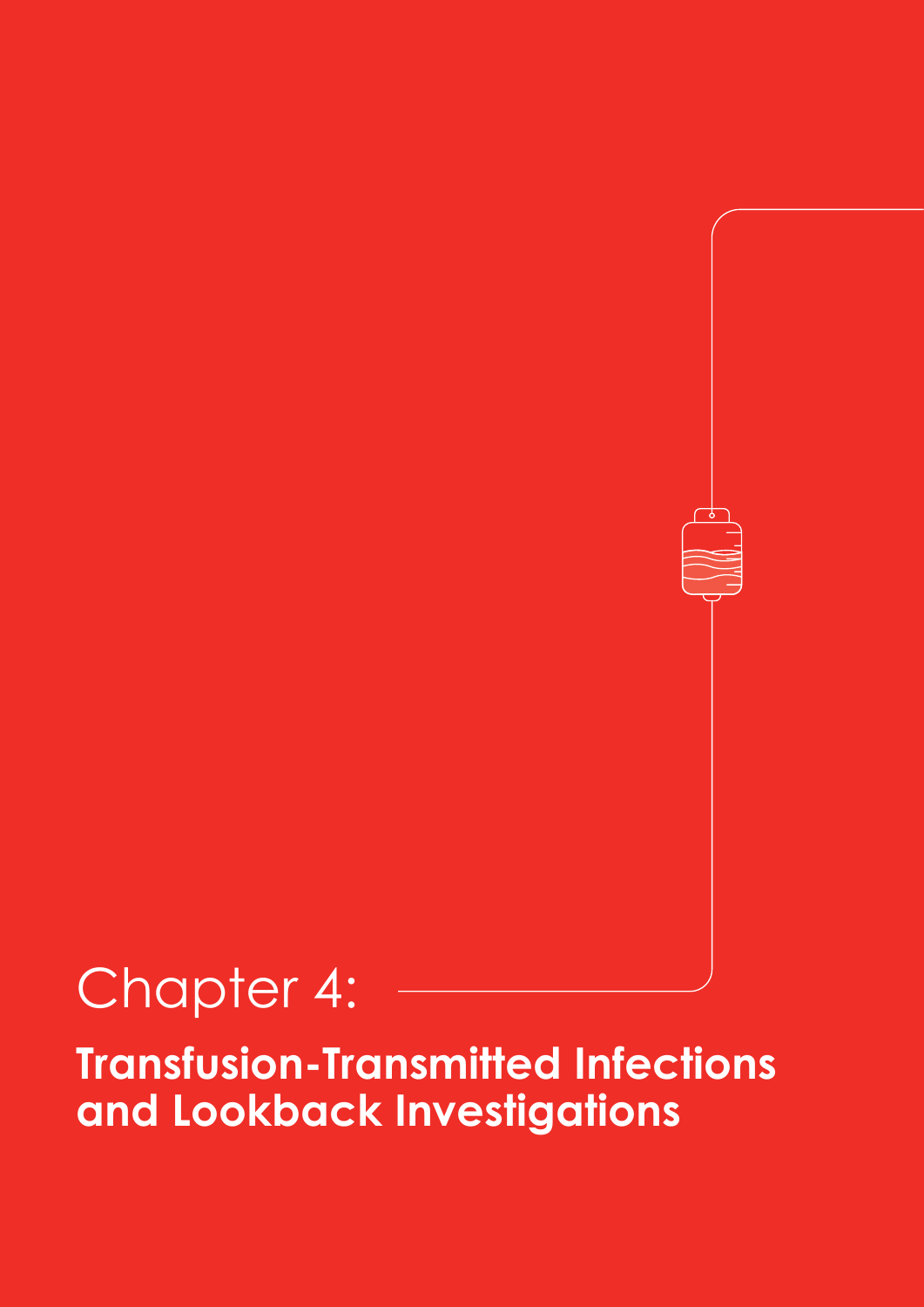In South Africa, all blood donations are screened for hepatitis B virus (HBV), hepatitis C virus (HCV), human immunodeficiency virus (HIV) and syphilis through a combination of serological and genetic tests. Individual donation nucleic acid testing (ID-NAT) for the viral infections was implemented in the South African blood services in 2005. The current ID-NAT Ultrio Elite assay has reduced the window-period for detection to 4.5 days for HIV, 16.3 days for HBV and 2.2 days for HCV4 .

In 2020, 2 959 of the1 035 902 donations collected, tested positive for HIV, HBV and/or HCV. Of these viral-positive donation, 2010 (0.19%), 842 (0.08%) and 107 (0.01%) donors tested positive for HIV, HBV and HCV respectively. All viral-positive donors are traced by the blood services and, if reached, offered counselling or referred for counselling at other healthcare facilities. Contacting donors is a major challenge to this process and is hampered by movement of people to undisclosed addresses or refusal to engage with the blood service staff. There were no confirmed incidents of transfusion-transmissible infection (TTI) in 2020.

#### **4.1 Lookback investigations**

All cases of potential TTI are investigated by the SANBS Lookback Office or WCBS Specialised Donation Department. The number of lookback investigations has steadily increased over the past decade, and has ranged between 866 and 949 cases on an annual basis in the past five years (Table 8).

Lookback cases are classified as either donor- or recipient-triggered. In a donor-triggered lookback investigation, a repeat blood donor tests positive for one of the screened viral infections and the recipients of the blood products from the previous donation are traced for testing to exclude a possible window period donation. Testing of patients involved in donor-triggered lookback cases should be managed by the treating clinicians. A recipient-triggered lookback investigation is initiated when the blood service is informed that a blood product recipient has tested positive for a TTI and requested to investigate whether this was acquired via transfusion. The implicated donor/s are traced and either tested for the infection, or their donation histories scrutinised for potential evidence of HIV, HBV or HCV infection. In the event that the same pathogen is detected in both the donor and the recipient, phylogenetic testing is performed to establish a causal link between the donor and recipient pathogens.

The lookback services in South Africa face multiple challenges that result in the incomplete investigation of these cases. These include poor cooperation from healthcare facilities or doctors in contacting their patients for re-testing due to resource constraints, increasing workload and lack of awareness of the role of haemovigilance monitoring. The incomplete capturing of patient information by hospitals and the relocation of people also pose challenges. SANBS and WCBS will continue to inform and educate clinicians about the importance of the lookback programme so as to ensure the safety of the blood supply in the country.

#### **Table 8: Total number of donor-triggered lookback investigations 2010–2020**

|              |     |     |     | 2010   2011   2012   2013   2014   2015   2016   2017   2018   2019   2020 |  |     |         |  |
|--------------|-----|-----|-----|----------------------------------------------------------------------------|--|-----|---------|--|
| <b>Total</b> | 546 | 642 | 629 | 849 1129 978 979 948                                                       |  | 866 | 884 916 |  |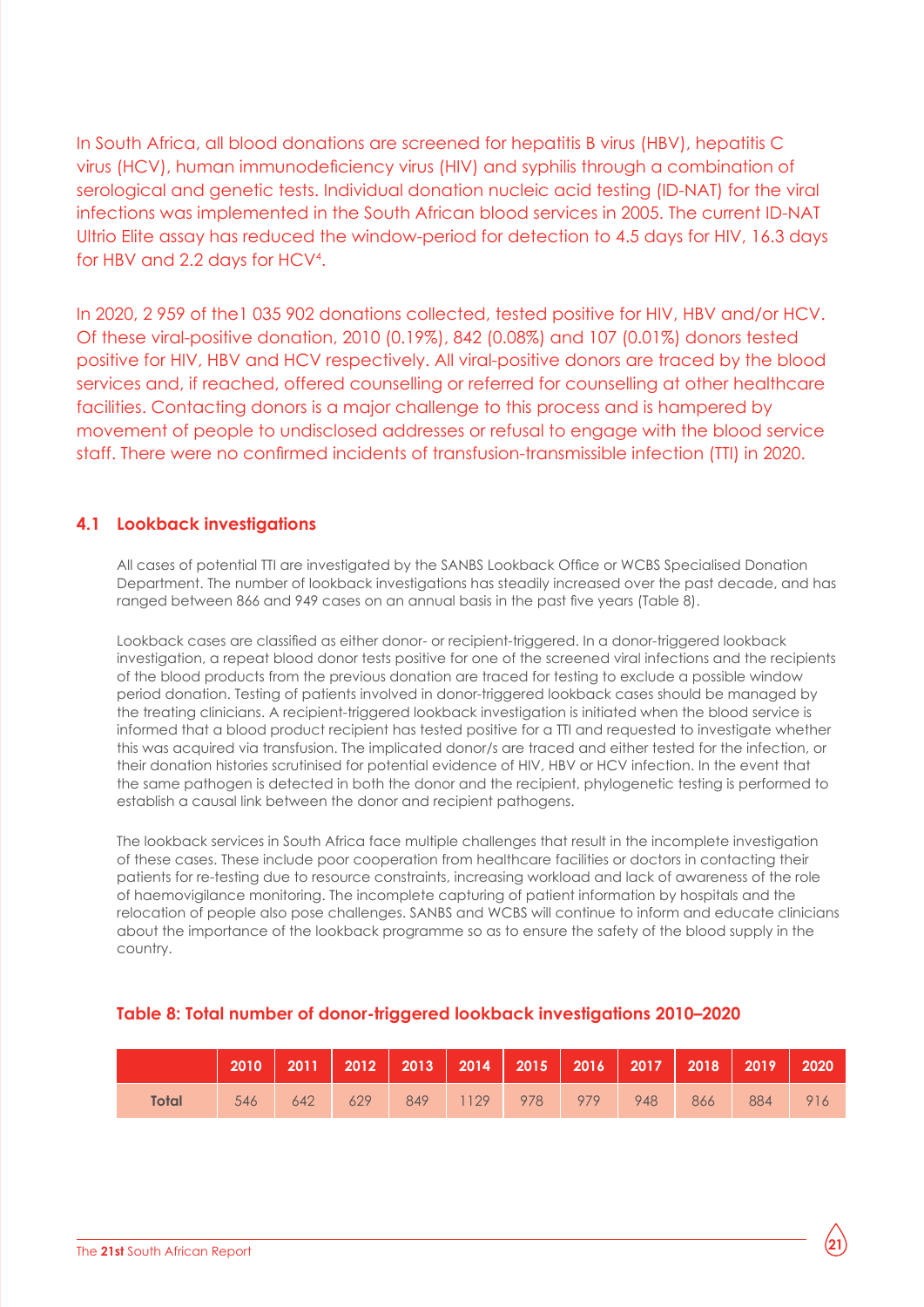#### **4.2 Donor-triggered lookback investigations**

Tables 9 and 10 detail the 916 donor-triggered lookback cases investigated in 2020. Of these, two-thirds (66.4%) were investigations for potential window-period transmission of HIV, 28.2% for hepatitis B and 4.6% for hepatitis C. There were two lookback investigations for infections not routinely tested for by the blood services, namely rickettsia and influenza. These were reported by people who had donated blood and subsequently tested positive for these infections. They informed SANBS, but their blood products had already been transfused to a patient.

Table 10 summarises the outcomes of the investigations and shows that 52.3% of cases were resolved, which is an improvement from 2019 when 63.4% of cases remained unresolved. Of the cases where investigations were completed, 21.8% of patients under investigation had died, 19.5% tested negative for the infection under investigation, and 10.6% were already known to be positive with the infection prior to transfusion. Phylogenetic testing was performed in three cases and found to be negative in all. A total of 152 patients could not be traced for further investigation, which highlights one of the shortfalls of this programme.

Of the 258 recipients investigated for potential HBV transmission, seven people demonstrated evidence of immunity to hepatitis B (surface-antibody positive, core-antibody negative) which was suggestive of past infection or immunisation.

#### **Table 9: Donor-triggered lookback investigations: transfusion-transmissible infections 2020**

|                                  | 2020           |
|----------------------------------|----------------|
| <b>HIV</b>                       | 608            |
| <b>HBV</b>                       | 258            |
| <b>HCV</b>                       | 42             |
| <b>HIV/HBV</b> co-infection      | 3              |
| <b>HIV/HCV</b> co-infection      | 1              |
| HBV/HCV co-infection             | $\mathcal{P}$  |
| Other (Rickettsia and influenza) | $\overline{2}$ |
| <b>Total</b>                     | 916            |

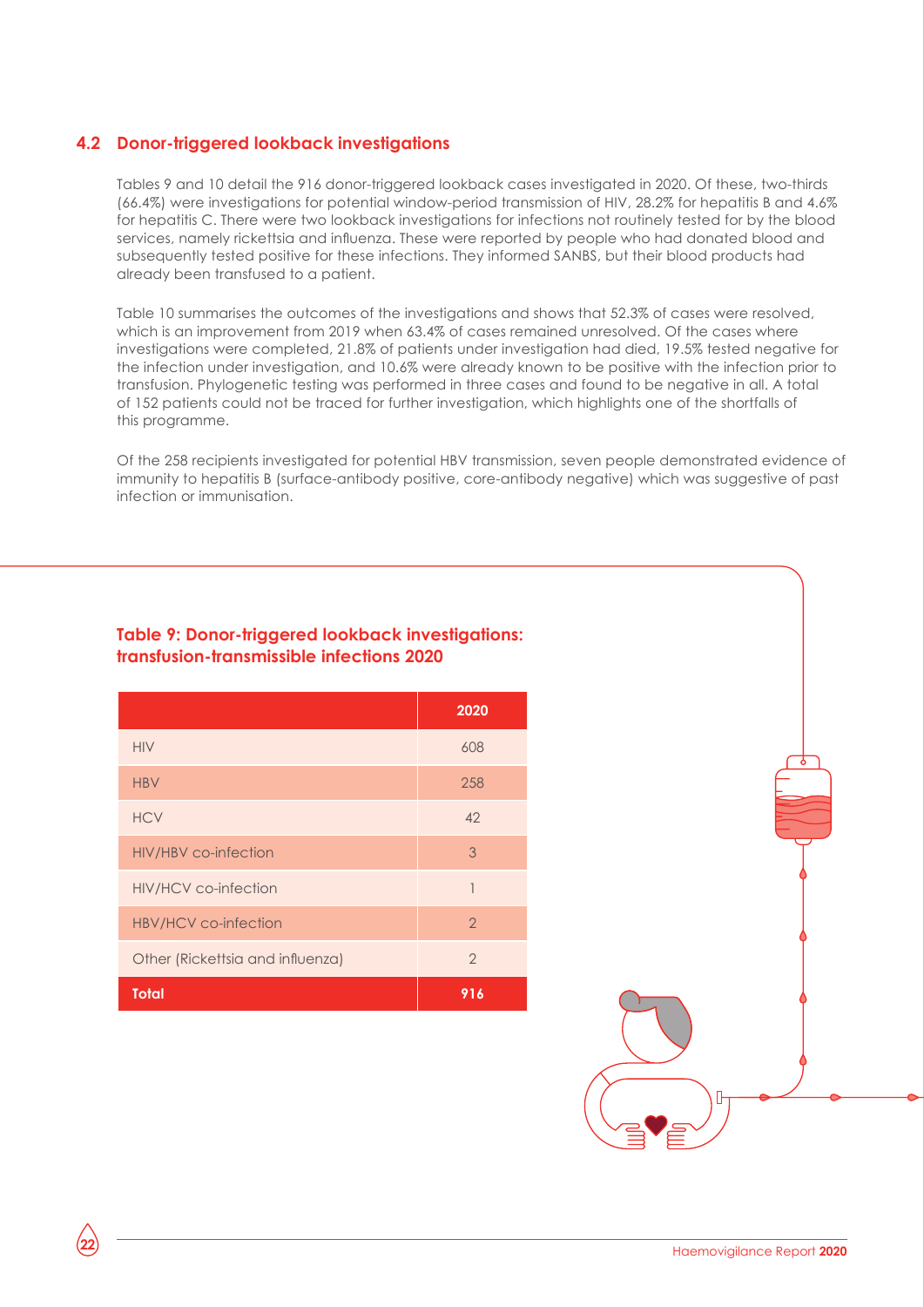#### **Table 10: Donor-triggered lookback investigations: outcomes**

| <b>Investigation Outcomes</b>                                                                | <b>Total</b>   |
|----------------------------------------------------------------------------------------------|----------------|
| Recipient died between transfusion and initiation of lookback investigation                  | 200            |
| Recipient tested negative for infection under investigation                                  | 179            |
| Recipient tested positive for infection prior to transfusion                                 | 97             |
| Phylogenetic analysis performed and confirmed negative (HIV)                                 |                |
| Phylogenetic analysis performed and confirmed negative (HBV)                                 | $\overline{2}$ |
| Unresolved cases (e.g. patient's clinician has been contacted but no feed-<br>back provided) | 240            |
| Recipient could not be traced                                                                | 152            |
| Recipient declined testing                                                                   | 3              |
| Other*                                                                                       | 35             |
| <b>Total</b>                                                                                 | 916            |

*\*Refers to situations not described above (e.g. clinician could not be traced or had died, recipient was contacted but did not attend appointment for testing, hospital unable to provide recipient contact information).* 

#### **4.3 Recipient-triggered lookback investigations**

A total of six recipient-triggered lookback cases were reported in 2020, all for the investigation of suspected HIV transmission (Table 11). Phylogenetic testing was performed in one case, while two are still awaiting collection of samples from donors.



#### **Table 11: Recipient-triggered lookback cases 2020**

|              | <b>Resolved</b> | <b>Unresolved</b> |
|--------------|-----------------|-------------------|
| <b>HIV</b>   | $\overline{4}$  | $\overline{2}$    |
| <b>HBV</b>   | $\bigcap$       | $\left( \right)$  |
| <b>HCV</b>   | $\bigcap$       | O                 |
| Other        | $\bigcap$       | $\Box$            |
| <b>Total</b> | 4               | $\mathbf{2}$      |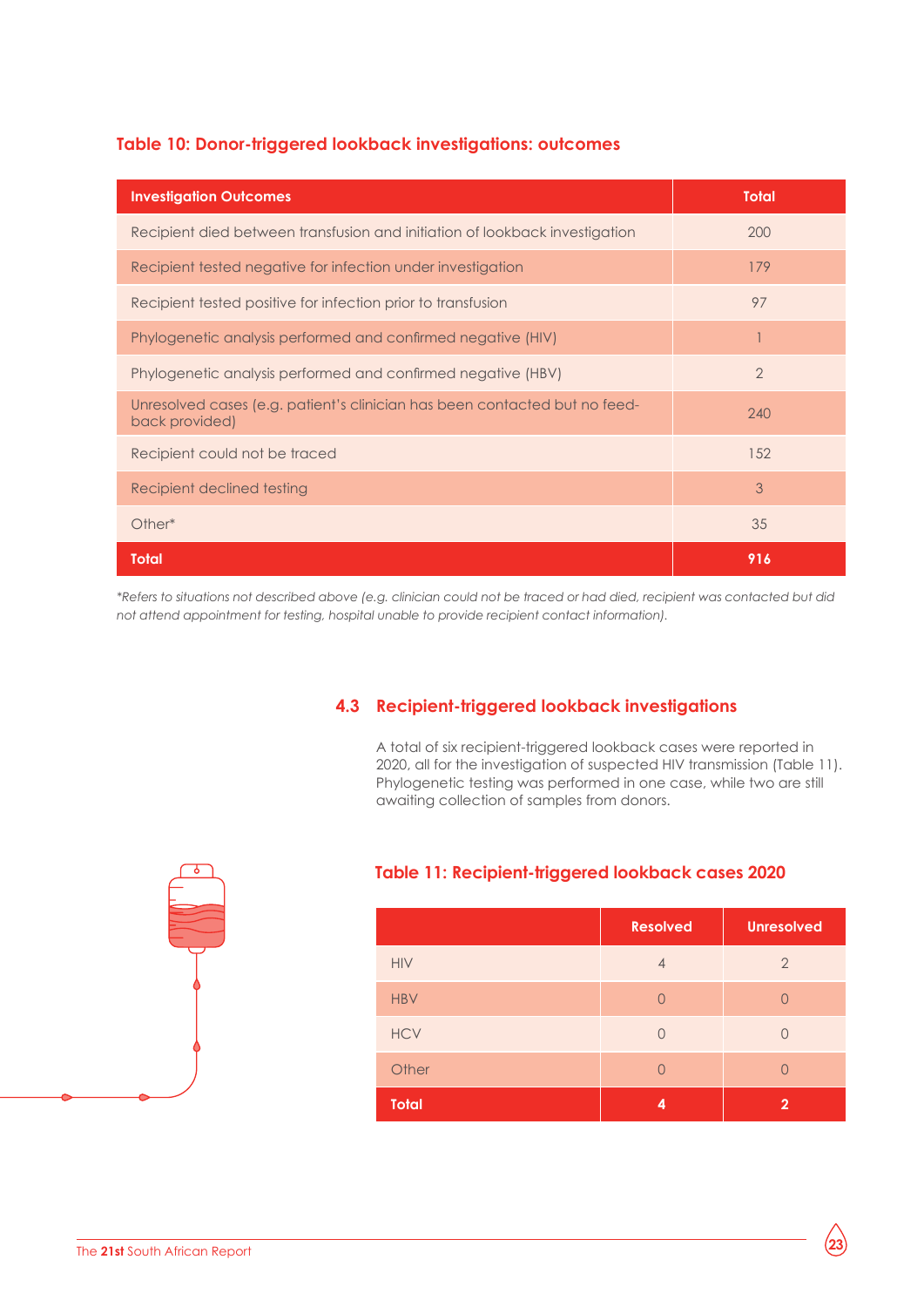## Chapter 5: **Bacterial Surveillance (SANBS) 2020**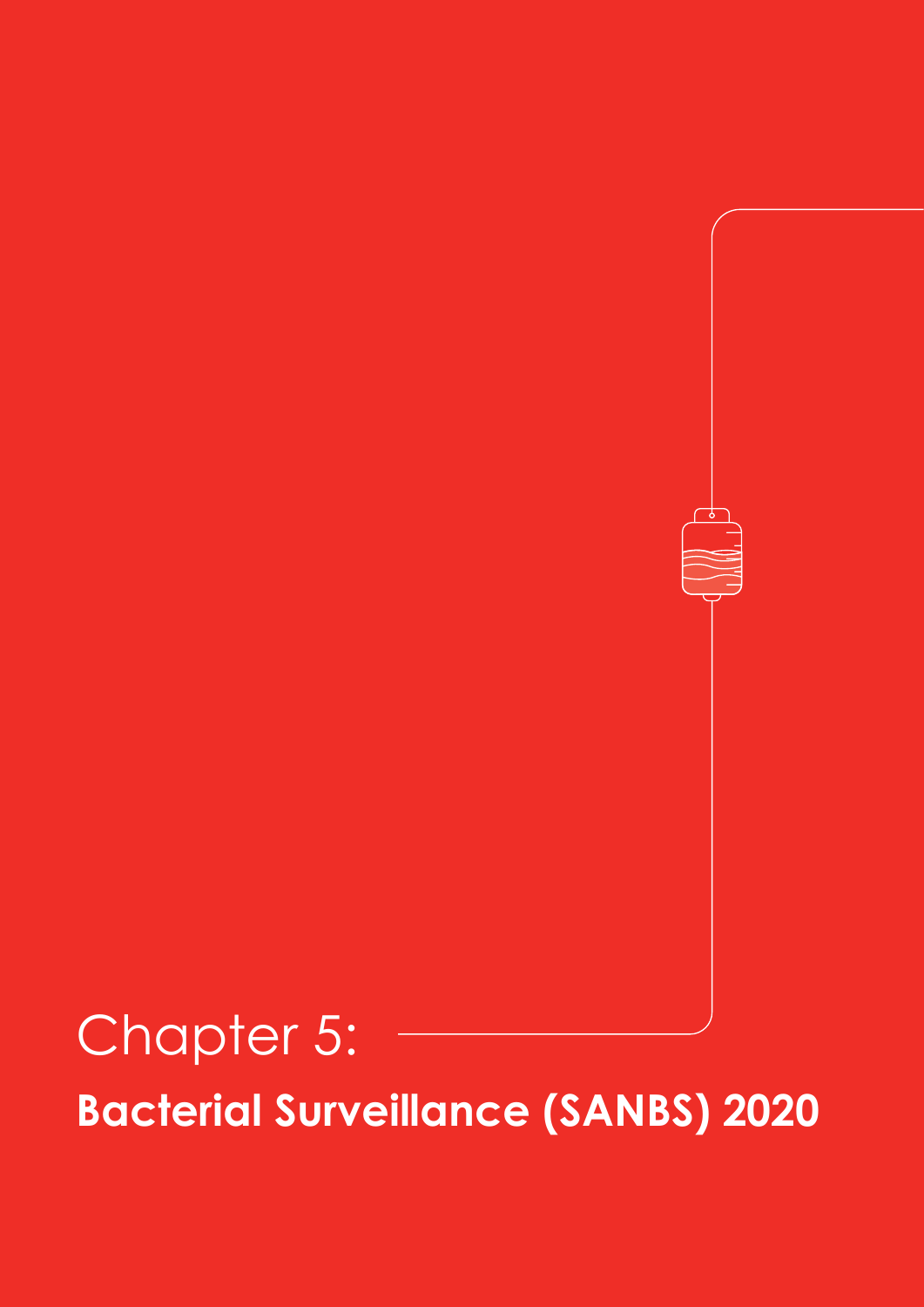#### *Compiled by Dr Ute Jentsch*

*Note: the information in this chapter reflects testing at SANBS only and is aligned with the financialyear period (April 2020 to March 2021). WCBS does not have a dedicated microbiology surveillance laboratory but performs testing on a defined percentage of products as per quality control (QC) specifications.*

#### **5.1 Bacterial surveillance and COVID-19**

SANBS performs bacterial surveillance of the following:

- SDP and RDP products
- Red blood cell, plasma and QC samples
- Special products such as serum eye drops and stem cells
- Environmental sampling from apheresis clinics and SANBS laboratories
- Specialised areas such as clean rooms and the cellular therapy laboratory

The COVID-19 pandemic has affected the overall infection prevention control (IPC) scores of both products and the environment in a positive manner.

| <b>IPC 2020/2021 (Year To</b><br>Date)                             | <b>Donor Clinics</b>                                                              | <b>Processing</b><br>Labs                                             | Labs/Blood<br><b>Banks</b>                       |  | <b>Cellular</b><br>Therapy Lab/<br><b>Clean Areas</b> | <b>Products</b> |  |
|--------------------------------------------------------------------|-----------------------------------------------------------------------------------|-----------------------------------------------------------------------|--------------------------------------------------|--|-------------------------------------------------------|-----------------|--|
| <b>Overall IPC bacterial</b><br>surveillance score                 | 99%                                                                               |                                                                       |                                                  |  |                                                       |                 |  |
| <b>IPC</b> audits                                                  |                                                                                   | Including regular COVID-19 compliance audits                          |                                                  |  |                                                       |                 |  |
| <b>Personal protective</b><br>equipment (PPE) and<br>disinfectants |                                                                                   | Scrubs<br>required for<br>good manu-<br>facturing<br>process<br>(GMP) | Material-<br>based lab<br>coats to be<br>piloted |  |                                                       |                 |  |
| <b>IPC training</b>                                                |                                                                                   | 308 SANBS staff trained to date                                       |                                                  |  | N/A                                                   |                 |  |
| <b>Basic housekeeping</b>                                          | Additional cleaning of surfaces and common touch items ongoing due to<br>COVID-19 |                                                                       |                                                  |  |                                                       |                 |  |
| <b>National Hamper</b><br><b>Hygiene Plan</b>                      |                                                                                   | National hamper cleaning in the<br>process of being implemented       |                                                  |  | N/A                                                   |                 |  |

#### **Table 12: Infection prevention control overview**

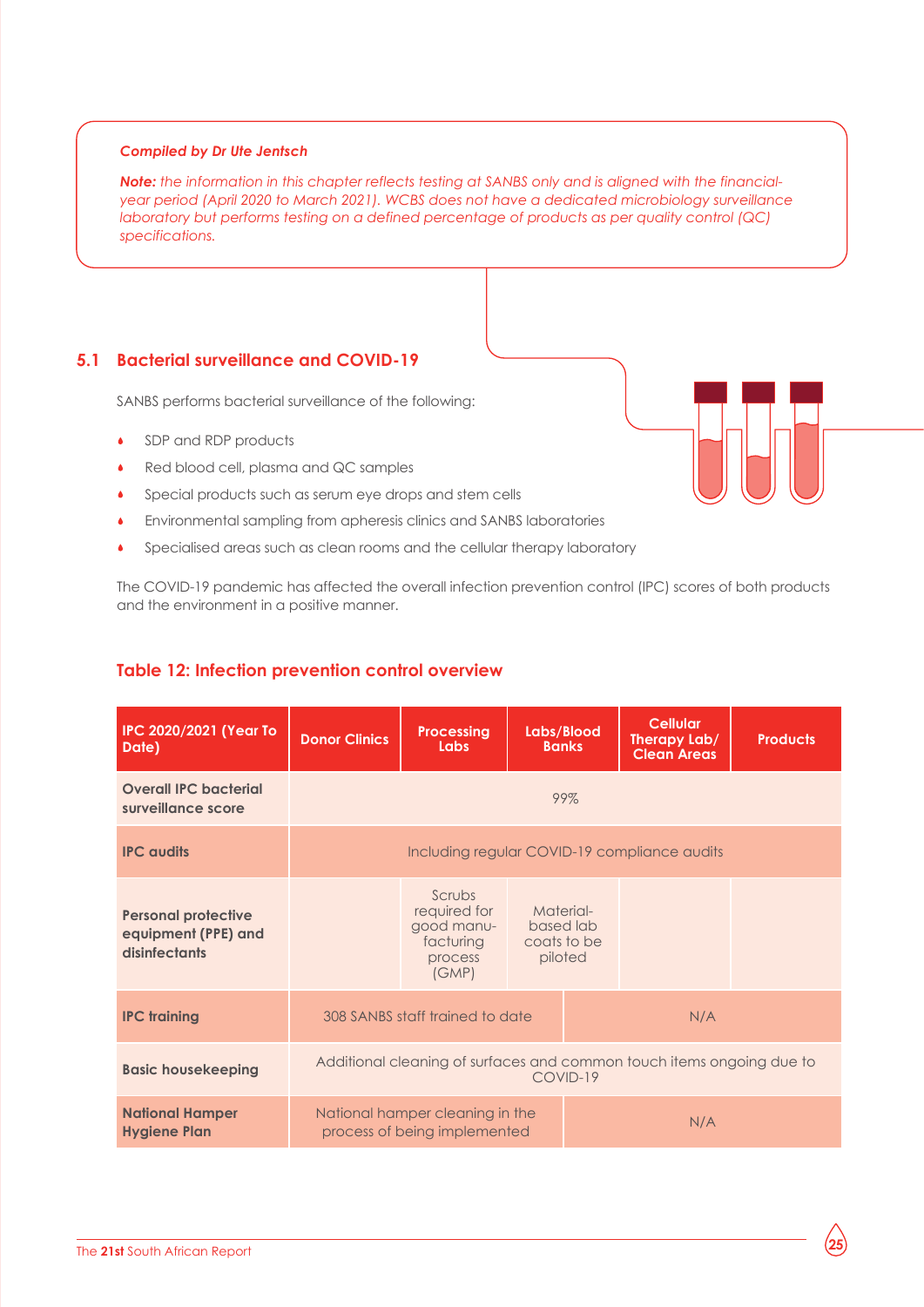#### **5.2 Summary of product sterility and environmental cleanliness compliance 2020/2021**

The microbiology laboratory in the QC Department performs bacterial screening to monitor the bacterial contamination rate of blood products and the environmental level of cleanliness.

| % Compliance   | <b>SDP</b> | <b>RDP</b> | Eye<br><b>Serum</b> | <b>Stem</b><br><b>Cells</b> | <b>Apheresis</b><br><b>Environ-</b><br>ment | <b>Product</b><br><b>Environ-</b><br>ment | Lab Envi-<br>ronment | <b>Blood</b><br><b>Bank</b><br><b>Environ-</b><br>ment | <b>Cellular</b><br><b>Therapy</b><br>Lab Envi-<br>ronment |
|----------------|------------|------------|---------------------|-----------------------------|---------------------------------------------|-------------------------------------------|----------------------|--------------------------------------------------------|-----------------------------------------------------------|
| <b>Targets</b> | 95         | 95         | 100                 | 100                         | $2+$<br>growth                              | $2+$<br>growth                            | $< 2 +$<br>growth    | $2+$<br>growth                                         | $\Omega$<br>growth                                        |
| Q <sub>1</sub> | 99.7       | 98.8       | 100.0               | 100                         | 99.5                                        | 100                                       | 100                  | 100                                                    | 100                                                       |
| Q2             | 99.7       | 99         | 95.2                | 100                         | 100                                         | 97.7                                      | 100                  | 100                                                    | 100                                                       |
| Q <sub>3</sub> | 99.1       | 98.3       | 91.5                | 99                          | 99.8                                        | 98.9                                      | 100                  | Not done                                               | 100                                                       |
| Q <sub>4</sub> | 99.7       | 99.6       | 100                 | 100                         | 100                                         | 100                                       | 100                  | 100                                                    | 100                                                       |
| <b>Average</b> | 99.6       | 98.9       | 96.7                | 99.7                        | 99.8                                        | 99.1                                      | 100                  | 100                                                    | 100                                                       |

#### **Table 13: Summary of bacterial surveillance**

#### **Comments**

**26**

- Overall product and environmental sterility scores have been consistently within target.
- Q2: Fungal growth was detected in one eye serum batch, which was discarded.
- Q2: One processing laboratory had evidence of bacterial contamination above the target, which was addressed.
- Q3: Media was not available due to lack of supplier availability.

#### **5.3 Bacterial surveillance of blood products**

Both SDP and RDP products are stored at room temperature and are a sensitive marker of the level of bacterial contamination. A QC model is followed whereby a proportion of SDP collections are tested for bacterial contamination. This QC model is linked to a notification system which includes informing the clinician in charge of the patient who has received a potentially contaminated product.

Contaminated products in the inventory are quarantined and discarded. No reports of bacterially contaminated products resulting in sepsis or patient mortality have been received by the SANBS Haemovigilance Programme. As this is a passive reporting system, these adverse events are likely under-reported.

The sterility scores for both SDP and RDP have been maintained at over 99%. In 2020/2021 SANBS performed QC testing on 65% of all SDP collections and on 3.8% of all RDP collections. Sterility testing is performed for all stem cell products and these results are excellent at 99.7%, with 100% scores achieved in three of four quarters.

#### **Summary of microorganisms isolated per quarter from SDP products**

Of the 30 bacteria that were isolated, 28 (93.33%) were Gram-positive bacteria, indicating skin and environmental commensals that remain the most common isolates in platelet products.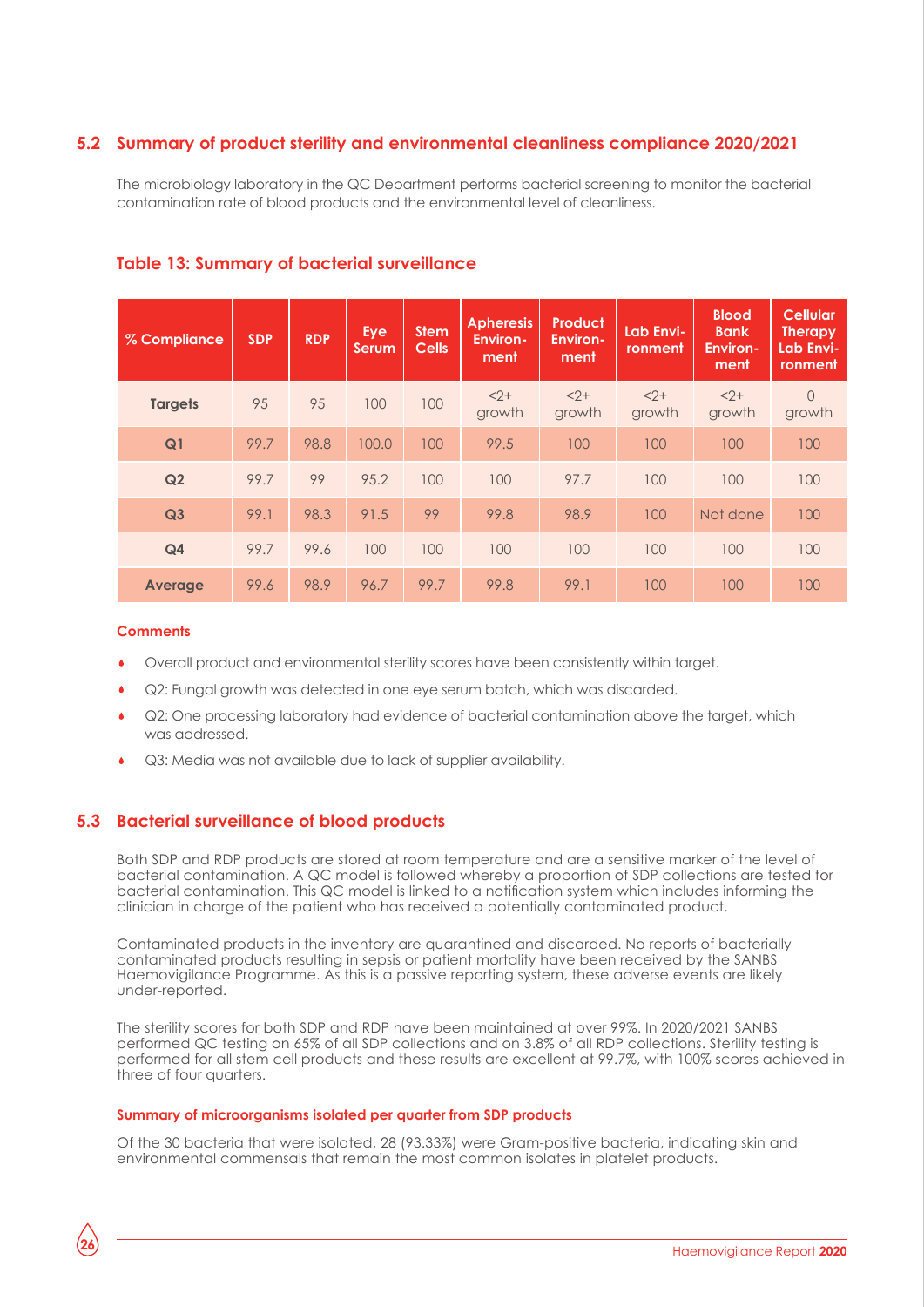Two typical pathogens were isolated from stem cell products: Klebsiella pneumoniae and Staphylococcus aureus respectively. Bacterial sterility testing is routinely performed on all stem cell products, and the products are not released prior to availability of sterility results. In both instances the treating doctor was notified and the product was not released. In one instance, the same organism was cultured in the donor, suggesting the product was received already contaminated.

|                                  | Cocci $n = 16$ |                |                |                | Bacilli $n = 14$ |                |          |    |
|----------------------------------|----------------|----------------|----------------|----------------|------------------|----------------|----------|----|
|                                  | Q <sub>1</sub> | Q2             | Q3             | Q4             | Q1               | Q <sub>2</sub> | Q3       | Q4 |
| <b>Gram-positive bacteria</b>    |                | $\overline{2}$ | $\overline{4}$ | 3              |                  | $\mathsf{Q}$   | 3        |    |
| <b>Gram-negative</b><br>bacteria | $\Omega$       | $\Omega$       | $\Omega$       | $\overline{0}$ | $\Omega$         | 3              | $\Omega$ |    |
| Fungi $n = 0$                    | $\cup$         | $\Omega$       | $\Omega$       | $\Omega$       | $\Omega$         | $\Omega$       | $\Omega$ |    |

#### **Table 14: Microorganisms isolated per quarter**

#### **Table 15: Organism species**

|                       | Q <sub>1</sub>                 | Q2                                                | Q3                            | Q <sub>4</sub>                                             |
|-----------------------|--------------------------------|---------------------------------------------------|-------------------------------|------------------------------------------------------------|
|                       | Micrococcus<br>luteus<br>(x 3) | Staphylococcus<br>epidermidis                     | Staphylococcus<br>epidermidis | Staphylococcus<br>epidermidis<br>Staphylococcus<br>warneri |
| <b>Organisms</b>      | Staphylococci<br>spp. $(x 3)$  | Bacillus spp.                                     | <b>Bacillus cereus</b>        | <b>Bacillus cereus</b>                                     |
|                       | Streptococcus<br>mitis         | Kocuria rosea                                     | N/A                           | N/A                                                        |
| <b>True pathogens</b> | None                           | Staphylococcus<br>aureus Klebsiella<br>pneumoniae | <b>None</b>                   | <b>None</b>                                                |



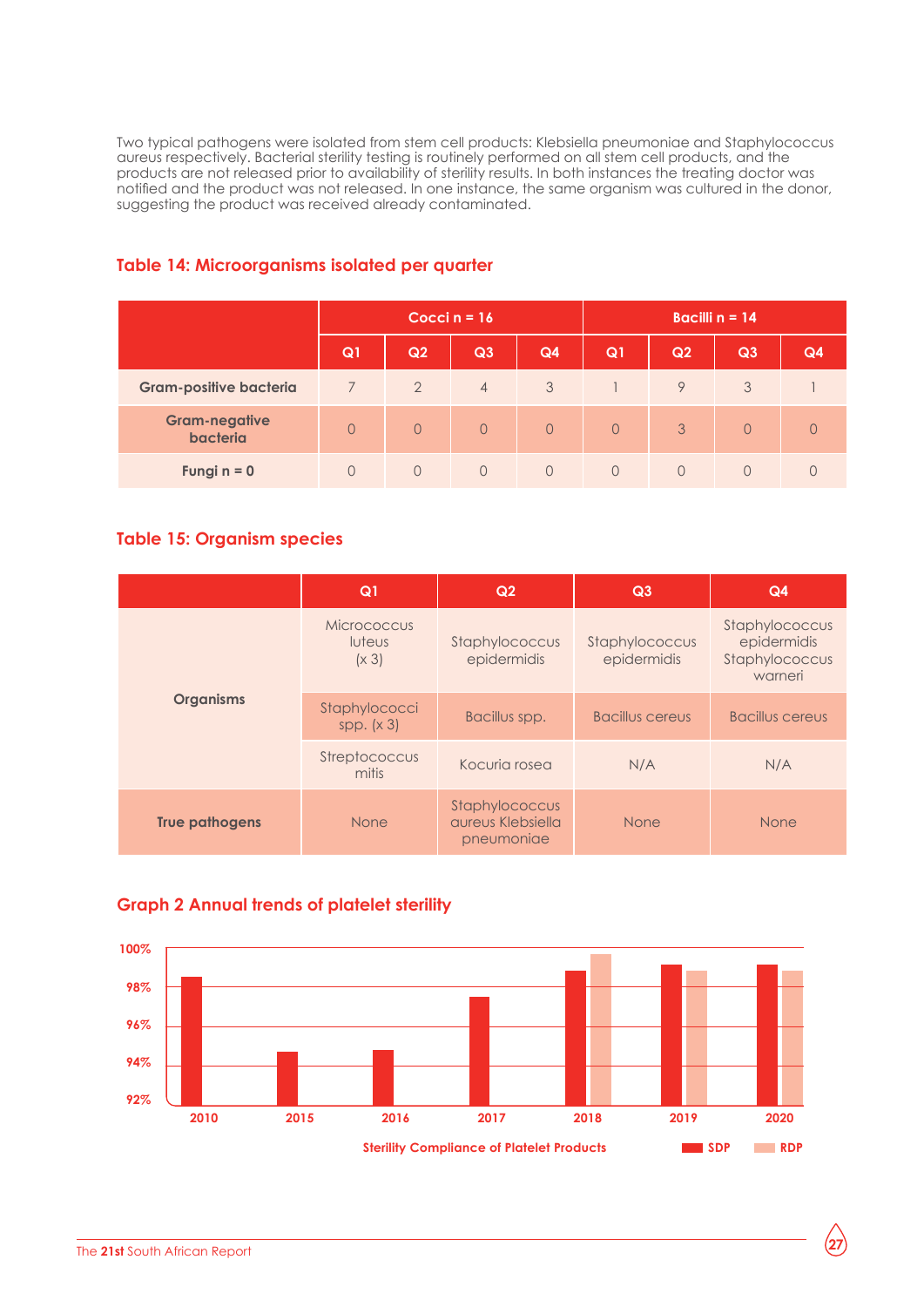#### **5.4 Environmental surveillance**

Environmental samples from apheresis clinics are collected monthly and include samples from benches, air, hands and utensils/equipment. Environmental screening is now well entrenched in blood banks and processing sites. Overall, the level of hygiene is of a high standard. Increasing the cleaning frequency at all sites, using detergent and alcohol wipes, due to COVID-19 precautions has optimised environmental hygiene.

It is evident and encouraging that the rate of bacterial contamination of SDP and RDP products is being maintained at very low levels using conventional bacterial screening.

#### **5.5 IPC training (learning and development)**

|                | <b>Eastern</b><br>Cape                 | <b>Free</b><br>State/<br><b>Northern</b><br>Cape | KwaZulu-<br><b>Natal</b> | Mpuma-<br>langa | Vaal           | <b>Egoli</b>   | <b>Northern</b><br><b>Zone</b> | <b>Total</b> |
|----------------|----------------------------------------|--------------------------------------------------|--------------------------|-----------------|----------------|----------------|--------------------------------|--------------|
| Q <sub>1</sub> | 22                                     | 22                                               | 42                       | $\overline{0}$  | $\circ$        | 8              | $\overline{O}$                 | 94           |
| Q2             | 29                                     | 5                                                | 33                       |                 | $\overline{4}$ | $\overline{2}$ | 22                             | 96           |
| Q3             | 5                                      | $\overline{7}$                                   | 21                       | 5               |                | 5              | 11                             | 55           |
| Q <sub>4</sub> | Online IPC training with certification |                                                  |                          |                 |                |                | 63                             |              |
| <b>Total</b>   | 51                                     | 27                                               | 75                       |                 | $\overline{4}$ | 10             | 22                             | 308          |

#### **Table 16: Summary infection prevention control training**

#### **Comments**

- 308 staff have been trained in IPC during the 2020/2021 financial year, using virtual platforms.
- The IPC induction booklet for cleaners has been developed.



#### **5.6 IPC/GMP-compliant work clothing**

In line with enhanced IPC awareness and practice at SANBS, more suitable staff work clothing is being looked at. It should be IPC/GMP-compliant, reflect the SANBS brand and support the Going Green initiative. The first objective for processing laboratories that are working towards GMP certification is the replacement of disposable laboratory coats with cotton coats, followed by the replacement of scrubs.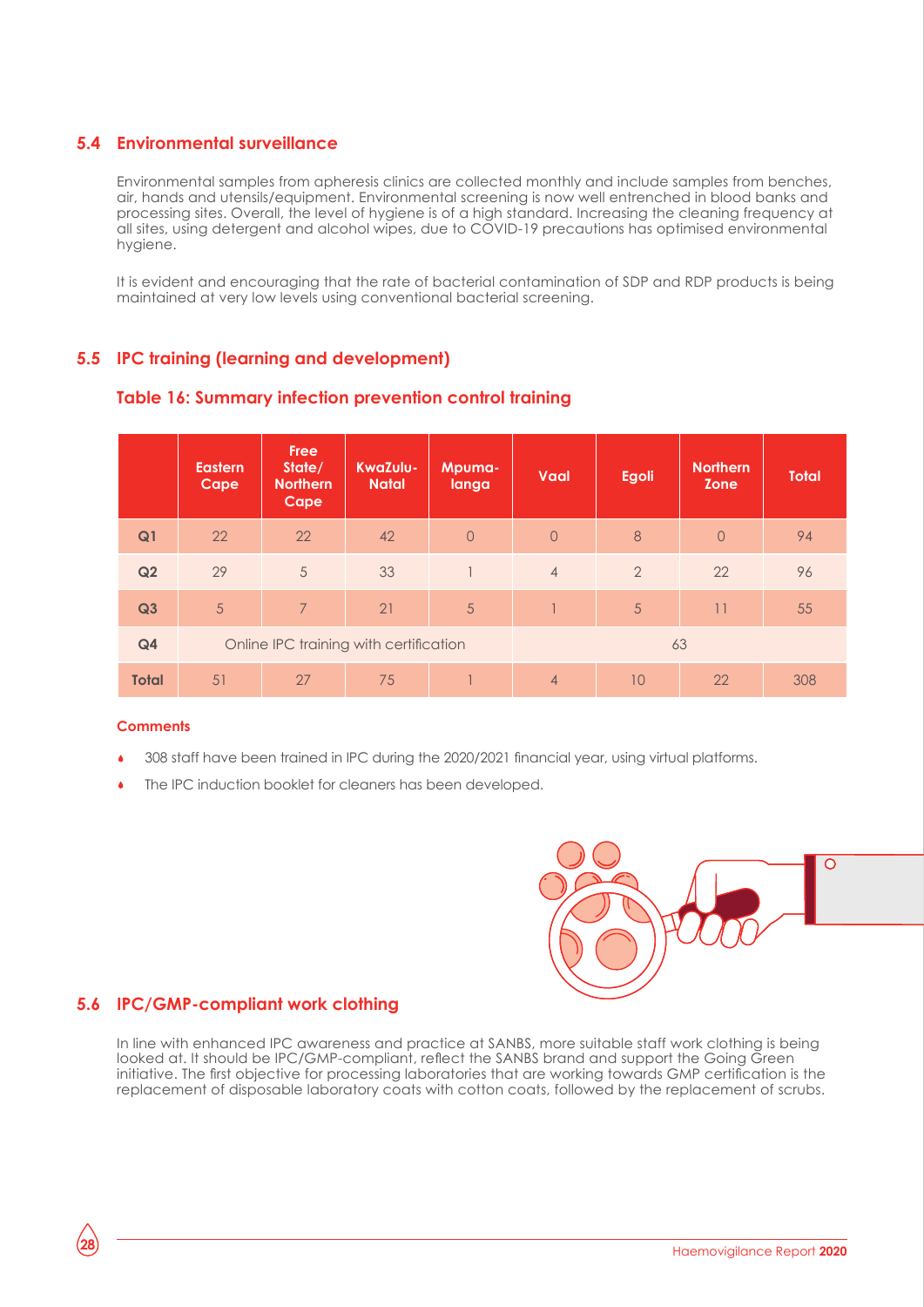## Chapter 6: **Donor Vigilance**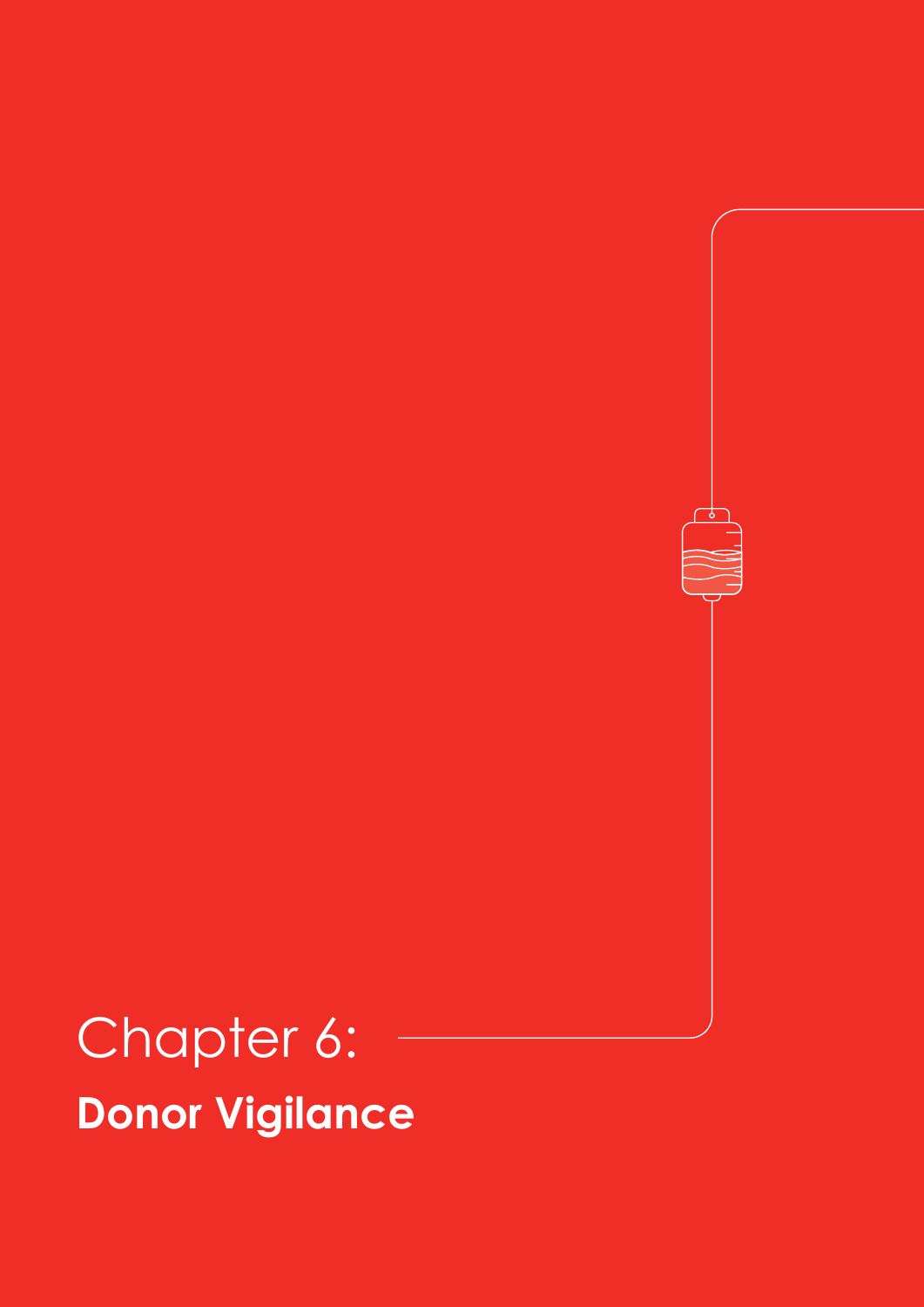While blood donation is generally a safe process, recognised complications can occur that negatively impact donor retention. It is important to monitor these complications and evaluate the effect of changes in pre-donation care and donation procedures in order to reduce these events. DAEs occur either at the clinic, where they are reported by the blood service staff, or after the donor has left the clinic, when reporting is dependent on the donor contacting the blood services.

 $\bigcirc$ 

 $\bigcirc$ 

A total of 1 035 902 blood donations took place at the South African blood services in the 2020 calendar year. There were 4 537 DAEs reported for the year, which translates to a DAE rate of 4.38 per 1 000 donations. This is similar to the 4.58 per 1 000 donations recorded in 2019.

The most frequently reported DAE was vasovagal reactions (80.2%), of which the majority occurred at the donation clinic (71.2%) Of the 3640 vasovagal reactions reported, 179 (4.9%) were associated with some degree of injury to the donor. Haematoma at the venepuncture site is the second most commonly reported DAE (13.8%), followed by painful arm after donation (3.4%). Citrate reactions can occur with apheresis collection procedures, most commonly SDP collections, due to the introduction of this anticoagulant into the donor's circulation and a resultant temporary drop in plasma calcium levels. Citrate reactions saw a slight decline from 0.1 in 2019 to 0.06 per 1 000 donations in 2020.

 $\bigcirc$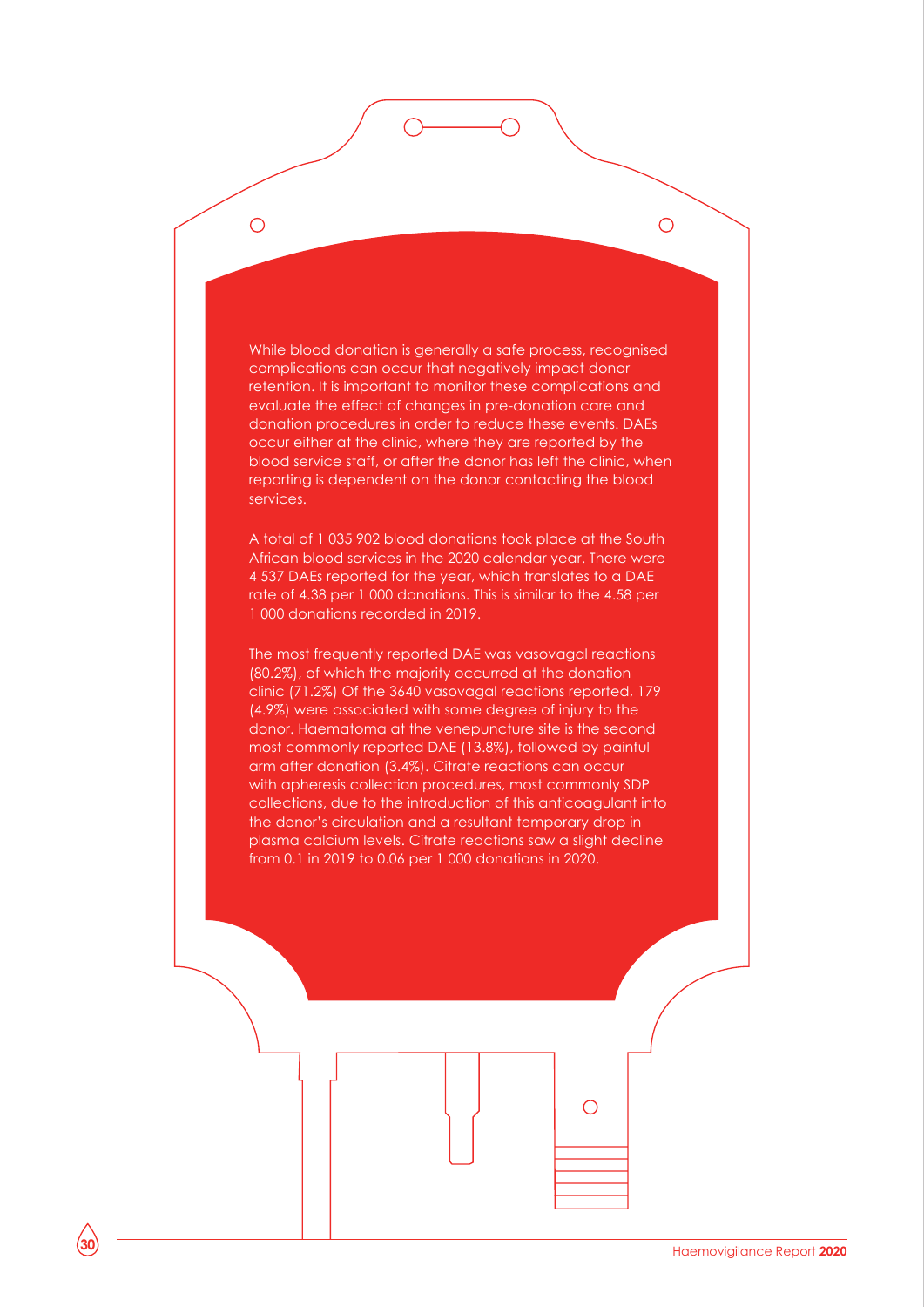

|                            |                               | 2019           | <b>DAE Rate</b><br>2019 | 2020           | <b>DAE Rate</b><br>2020 |
|----------------------------|-------------------------------|----------------|-------------------------|----------------|-------------------------|
|                            | Haematoma                     | 703            | 0.064                   | 626            | 0.060                   |
|                            | Arterial puncture             | $\overline{2}$ | $\circ$                 | $\overline{2}$ | $\circ$                 |
|                            | Delayed bleeding              | 28             | 0.003                   | 31             | 0.003                   |
| <b>Local reactions</b>     | Nerve irritation              | 3              | $\overline{0}$          | 6              | 0.001                   |
|                            | Tendon injury                 | $\circ$        | $\sqrt{a}$              | $\overline{1}$ | $\circ$                 |
|                            | Nerve injury                  | $\overline{2}$ | $\overline{0}$          | 5              | $\overline{0}$          |
|                            | Painful arm                   | 158            | $\overline{0}$          | 154            | 0.015                   |
|                            | Faint immediate type          | 2749           | $\Omega$                | 2484           | 0.240                   |
|                            | Faint immediate, accident     | 126            | 0.011                   | 107            | 0.010                   |
| <b>Vasovagal reactions</b> | Faint delayed type            | 1057           | 0.096                   | 977            | 0.094                   |
|                            | Faint delayed, accident       | 104            | $\overline{0}$          | 72             | 0.007                   |
|                            | Citrate reaction              | 106            | 0.010                   | 57             | 0.006                   |
| <b>Other reactions</b>     | Haemolysis                    | 18             | 0.002                   | $\circledcirc$ | $\mathsf{O}$            |
|                            | Generalised allergic reaction | $\overline{2}$ | $\overline{0}$          | 8              | 0.001                   |
| <b>Total</b>               |                               | 5058           | 0.458                   | 4537           | 0.438                   |

DAE definitions as per the International Society for Blood Transfusion (ISBT) IHN Working Group (2014): Standard for Surveillance of Complications Related to Blood Transfusion (www.isbt.org)

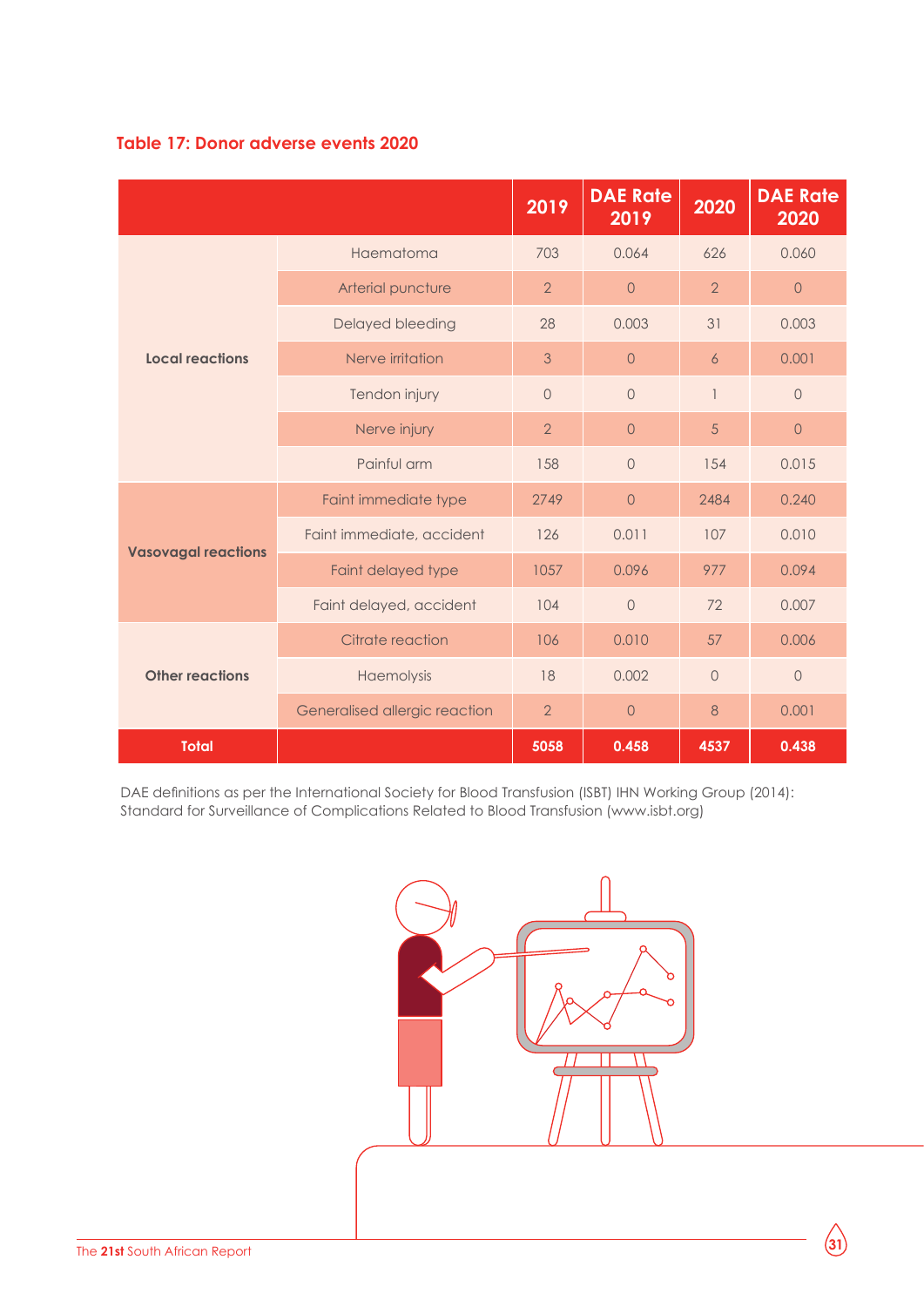## Chapter 7: **Conclusion**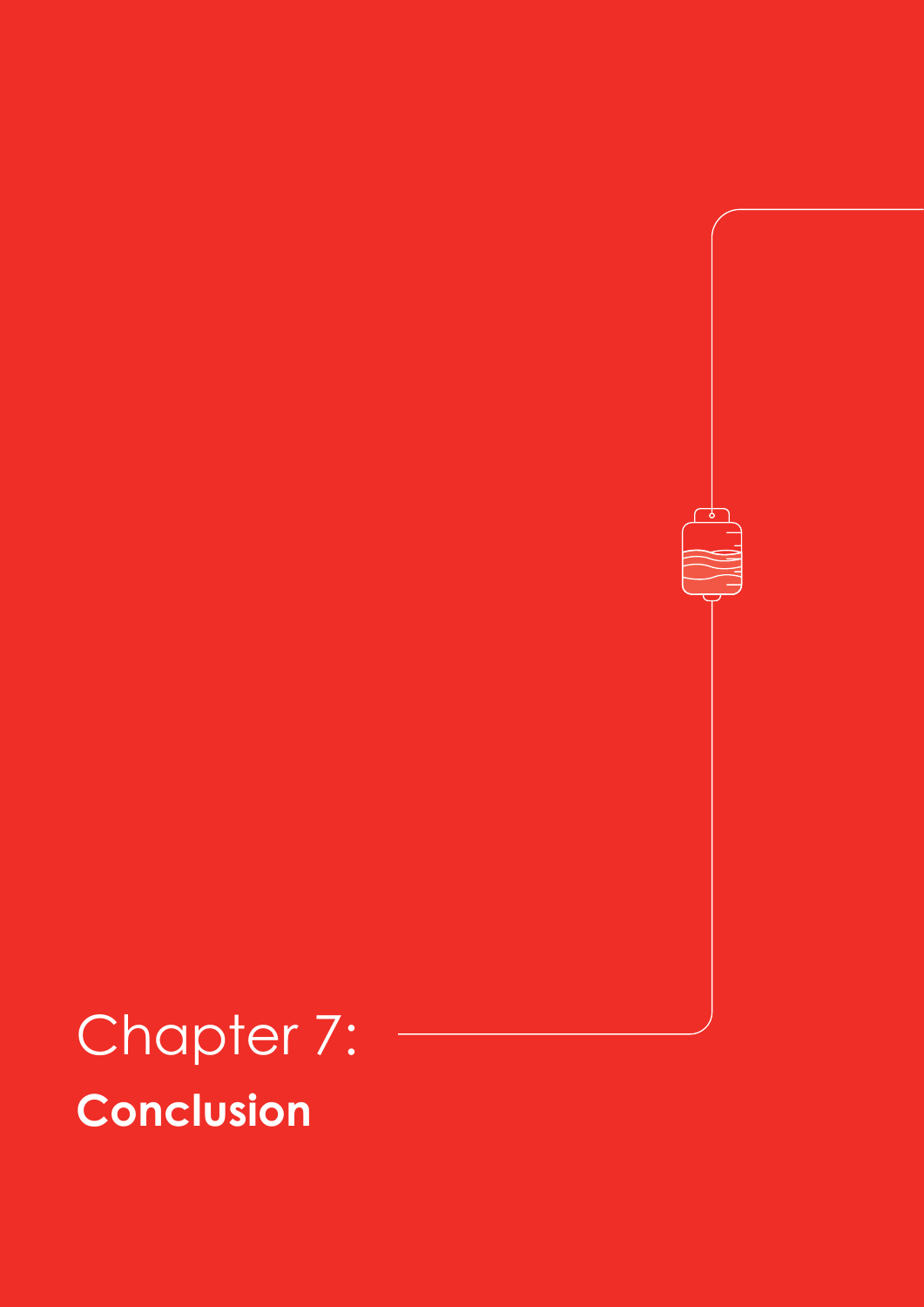### **Conclusion**

The COVID-19 pandemic hit South Africa in 2020 and resulted in changes to blood product usage and collection practices that the blood services have had to manage. Despite these challenges, SANBS and WCBS remain committed to ensuring delivery of the safest blood supply reasonably possible, and to reporting haemovigilance-related matters in a non-biased manner. This function will ultimately be performed by an external committee but will be supported completely by both blood services, who endeavour to continuously educate healthcare providers about the risks of blood product transfusions, the importance of obtaining informed consent from patients, and the necessity to monitor, investigate and report transfusion-related adverse events.

The success of any haemovigilance programme relies on accurate reporting of adverse events by clinicians and donors, and we thank those who have cooperated in these processes.



### **References**

- 1. Manyoni M & Abader N. The effects of the COVID-19 lockdown and alcohol restriction on traumarelated emergency department cases in a South African regional hospital. African Journal of Emergency Medicine. Vol 11. Issue 2. Pg 227-230. June 2021. **1**
- 2. Thomson J, Hofmann A, Barrett CA, et al. Patient blood management: A solution for South Africa. S Afr Med J. 2019;109(7):471-6. https://doi.org/10.7196/SAMJ.2019.v109i7.13859 **2**
- 3. 2020 Mid-year population estimates. Statistics South Africa. www.statssa.gov.za. **3**
- Procleix Ultrio Package Insert 502186EN Rev A (ex-US). **4**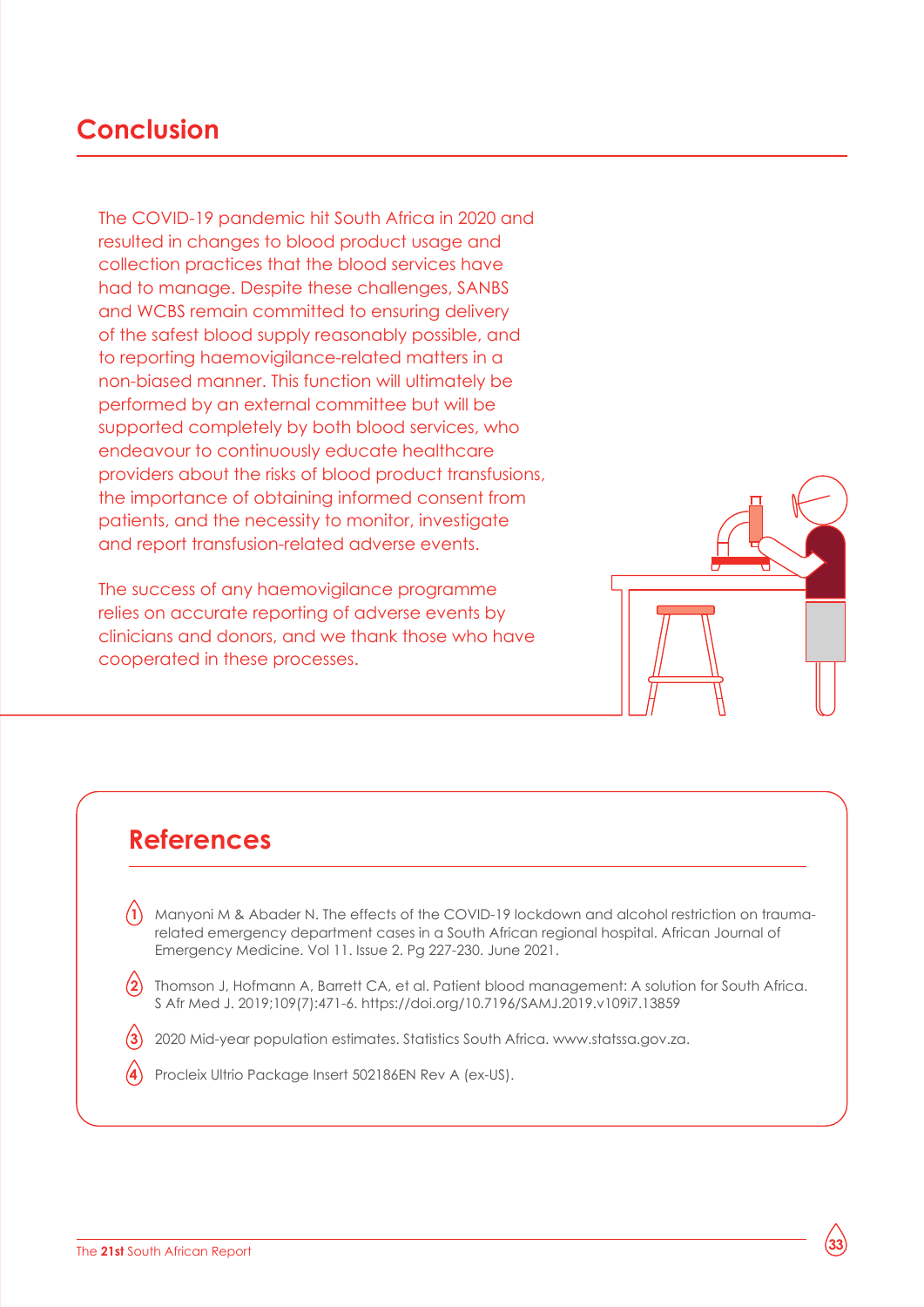## **Appendix 1**

#### **Transfusion Reaction Classifications and Definitions (IHN)**

Definitions obtained from the ISBT Working Party on Haemovigilance – Proposed Standard Definitions for Surveillance of Non-Infectious Adverse Transfusion Reactions (2011) (www.isbt.org)

| <b>Category</b>                                           | <b>Definition</b>                                                                                                                                                                                                                                                                                                                                                                                                                                                                                                 |
|-----------------------------------------------------------|-------------------------------------------------------------------------------------------------------------------------------------------------------------------------------------------------------------------------------------------------------------------------------------------------------------------------------------------------------------------------------------------------------------------------------------------------------------------------------------------------------------------|
| <b>Acute transfusion</b><br>reactions                     | Transfusion-related reactions that occur at any time during or up to 24 hours<br>following transfusion of blood or components. The most frequent reactions are<br>fever, chills, pruritus or urticaria, which typically resolve promptly without specific<br>treatment or complications.                                                                                                                                                                                                                          |
| <b>Haemolytic</b><br>transfusion reactions                | A reaction where there are clinical and laboratory signs of increased destruction of<br>transfused red blood cells. Haemolysis can occur intravascularly or extravascularly<br>and can be immediate (acute) or delayed.                                                                                                                                                                                                                                                                                           |
| <b>Acute haemolytic</b><br>transfusion reaction           | Rapid destruction of red blood cells immediately after or within 24 hours of a<br>transfusion. Clinical and laboratory signs of haemolysis are present. No single criterion<br>exists to definitively diagnose this rare disorder. It is associated with fever and other<br>symptoms/signs of haemolysis, and confirmed by a fall in haemoglobin, a rise in lactate<br>dehydrogenase, a positive direct antiglobulin test (DAT) and incompatible crossmatch.                                                      |
| <b>Allergic transfusion</b><br>reaction                   | The result of an interaction of an allergen with preformed antibodies. In some<br>instances, infusion of antibodies from an atopic donor may also be involved. It may<br>present with only muco-cutaneous signs and symptoms.<br>Minor allergic reaction: reaction limited to the skin, with or without a rash.<br>Severe allergic reaction: reaction with risk to life occurring within 24 hours of<br>transfusion, characterised by bronchospasm causing hypoxia or angioedema<br>causing respiratory distress. |
| Transfusion-<br>associated<br><b>Dyspnoea</b>             | Respiratory distress within 24 hours of transfusion that does not meet the criteria of<br>transfusion-related acute lung injury, transfusion-related circulatory overload or<br>severe allergic reaction that is not explained by the patient's underlying condition.                                                                                                                                                                                                                                             |
| <b>Hypotensive</b><br>transfusion reaction                | A drop in systolic and/or diastolic pressure of >30mm Hg occurring within one hour<br>of completing the transfusion, provided all other adverse reactions with underlying<br>conditions that could explain hypotension have been excluded.                                                                                                                                                                                                                                                                        |
| <b>Transfusion-</b><br>associated<br>circulatory overload | Volume infusion that cannot be effectively processed by the recipient, either due<br>to high rates and volumes of infusion or underlying cardiac or pulmonary pathology,<br>and that results in any four of the following occurring within six hours of transfusion:<br>Acute respiratory distress<br>Tachycardia<br>Increased blood pressure<br>٠<br>Acute or worsening pulmonary oedema<br>۰<br>Evidence of positive fluid balance<br>۰                                                                         |
| <b>Transfusion-related</b><br>acute lung injury           | Acute hypoxemia with PaO2 fraction of inspired oxygen [FiO2] ratio of 300mm Hg<br>or less combined with chest x-ray showing bilateral infiltrates in the absence of left<br>atrial hypertension (i.e. circulatory overload). There is abrupt onset in association<br>with transfusion.                                                                                                                                                                                                                            |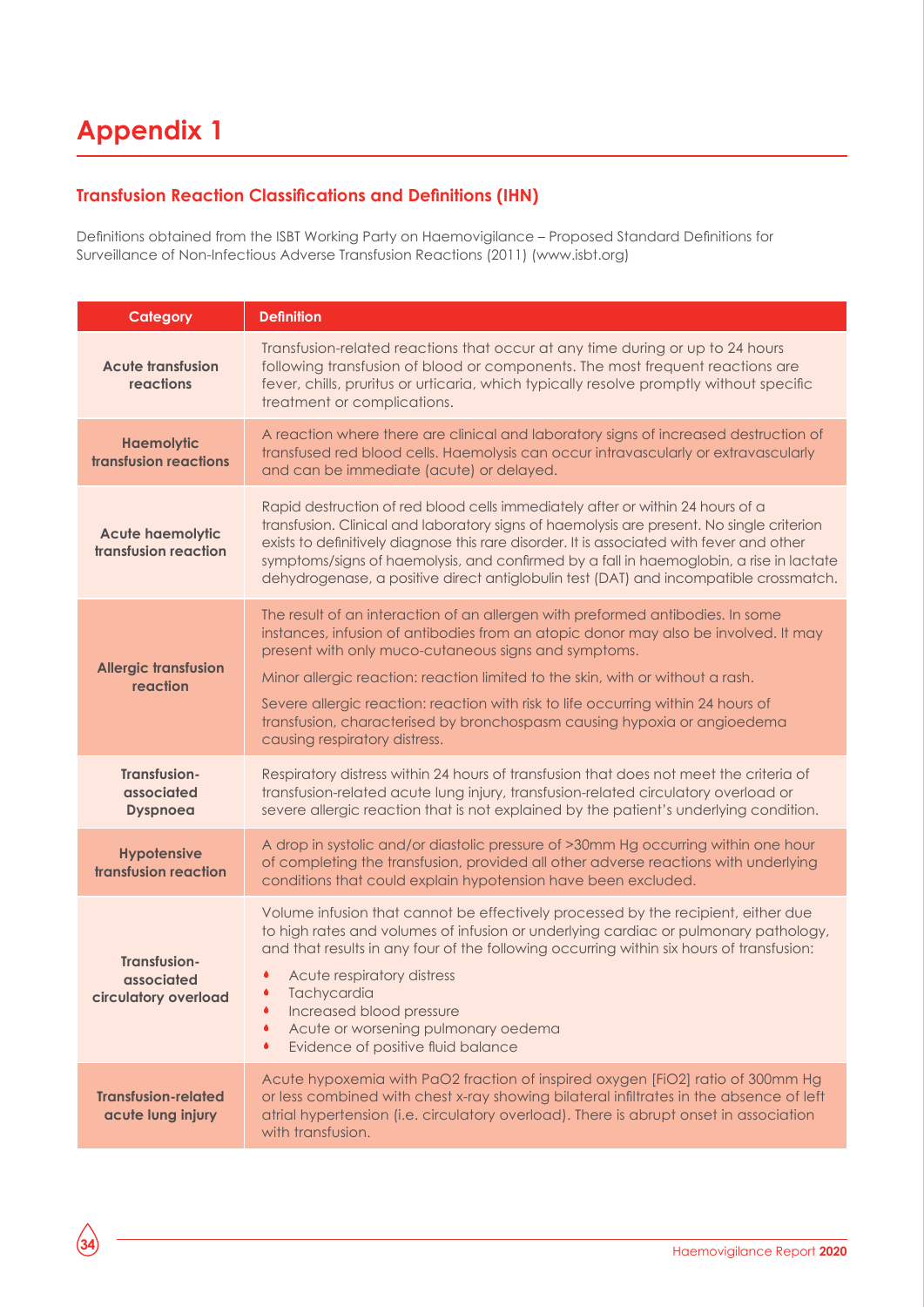| Category                                                         | <b>Definition</b>                                                                                                                                                                                                                                                                                                                                                                                                                                       |
|------------------------------------------------------------------|---------------------------------------------------------------------------------------------------------------------------------------------------------------------------------------------------------------------------------------------------------------------------------------------------------------------------------------------------------------------------------------------------------------------------------------------------------|
| <b>Anaphylactic</b><br>transfusion reactions                     | Hypotension, with one or more of urticaria, rash, dyspnoea, angioedema, stridor,<br>wheezing and pruritus, within 24 hours of transfusion.                                                                                                                                                                                                                                                                                                              |
| Febrile non-<br>haemolytic<br>transfusion reactions              | Isolated fever of >39°C or equivalent, or a change of between 1-2°C from pre-<br>transfusion value with or without minor rigors and chills, but without haemolysis or<br>features of an allergic reaction. The patient may have one or more of myalgia,<br>nausea, changes in blood pressure or hypoxia. The most common cause is a reaction<br>to passively transfused cytokines or to recipient antibodies and leukocytes in the<br>donor's blood.    |
| <b>Delayed transfusion</b><br>reactions                          | Transfusion-related reactions that occur after 24 hours following transfusion of blood<br>or components.                                                                                                                                                                                                                                                                                                                                                |
| <b>Delayed haemolytic</b><br><b>transfusion reactions</b>        | The recipient develops antibodies to red blood cell antigens. This usually manifests<br>between 24 hours and 28 days after a transfusion, and clinical or biological signs of<br>haemolysis are present. In practice, these are usually delayed haemolytic reactions<br>due to the development of red cell antibodies. Simple serological reactions, such<br>as antibody development without a positive DAT or evidence of haemolysis, are<br>excluded. |
| <b>Delayed serologic</b><br>transfusion reactions                | Demonstration of new, clinically significant alloantibodies against red blood cells<br>between 24 hours and 28 days of a transfusion, despite an adequate haemoglobin<br>response to transfusion that is maintained.                                                                                                                                                                                                                                    |
| <b>Post-transfusion</b><br>purpura                               | Thrombocytopenia arising 5 to 12 days following transfusion of cellular blood<br>components, associated with the presence in the patient of alloantibodies directed<br>against the human platelet antigen system.                                                                                                                                                                                                                                       |
| Transfusion-<br>associated<br>graft-versus-host<br>disease       | The introduction of immunocompetent lymphocytes into a susceptible host. The<br>allogeneic lymphocytes engraft, proliferate and destroy host cells. Symptoms<br>develop within 30 days of transfusion, presenting with fever, rash, liver function<br>abnormalities, diarrhoea, pancytopenia and bone marrow hypoplasia.                                                                                                                                |
| <b>Transfusion-</b><br>transmitted<br><b>infections</b>          | Recipient has evidence of infection following a transfusion, but no clinical or<br>laboratory evidence of infection prior to transfusion. Either at least one component<br>received by the infected recipient was from a donor with evidence of the same<br>infection, or at least one component received by the infected recipient was shown<br>to have been contaminated with the same organism.                                                      |
| Transfusion-<br>transmitted<br>viral infection                   | As per the definition for a transfusion-transmitted infection, but specifically related<br>to a virus. The most common viruses associated with transfusion-transmitted viral<br>infections are HIV, Hepatitis B and Hepatitis C.                                                                                                                                                                                                                        |
| <b>Transfusion-</b><br>transmitted<br><b>bacterial infection</b> | Detection by approved techniques of the same bacterial strain in the recipient's<br>blood and in the transfused blood product. Probable cases of transfusion-transmitted<br>bacterial infection include evidence of infection in the recipient following a<br>transfusion when there was no evidence of infection before transfusion and no<br>evidence of an alternative source of infection.                                                          |
| Transfusion-<br>transmitted<br>parasitic infections              | Detection of the same parasite in the recipient's blood and parasite or specific<br>antibodies in the donor blood.                                                                                                                                                                                                                                                                                                                                      |
| <b>Incorrect blood or</b><br>component<br>transfused             | All reported episodes where a patient was transfused with a blood component or<br>plasma product that did not meet the requirements or that was intended for<br>another patient.                                                                                                                                                                                                                                                                        |